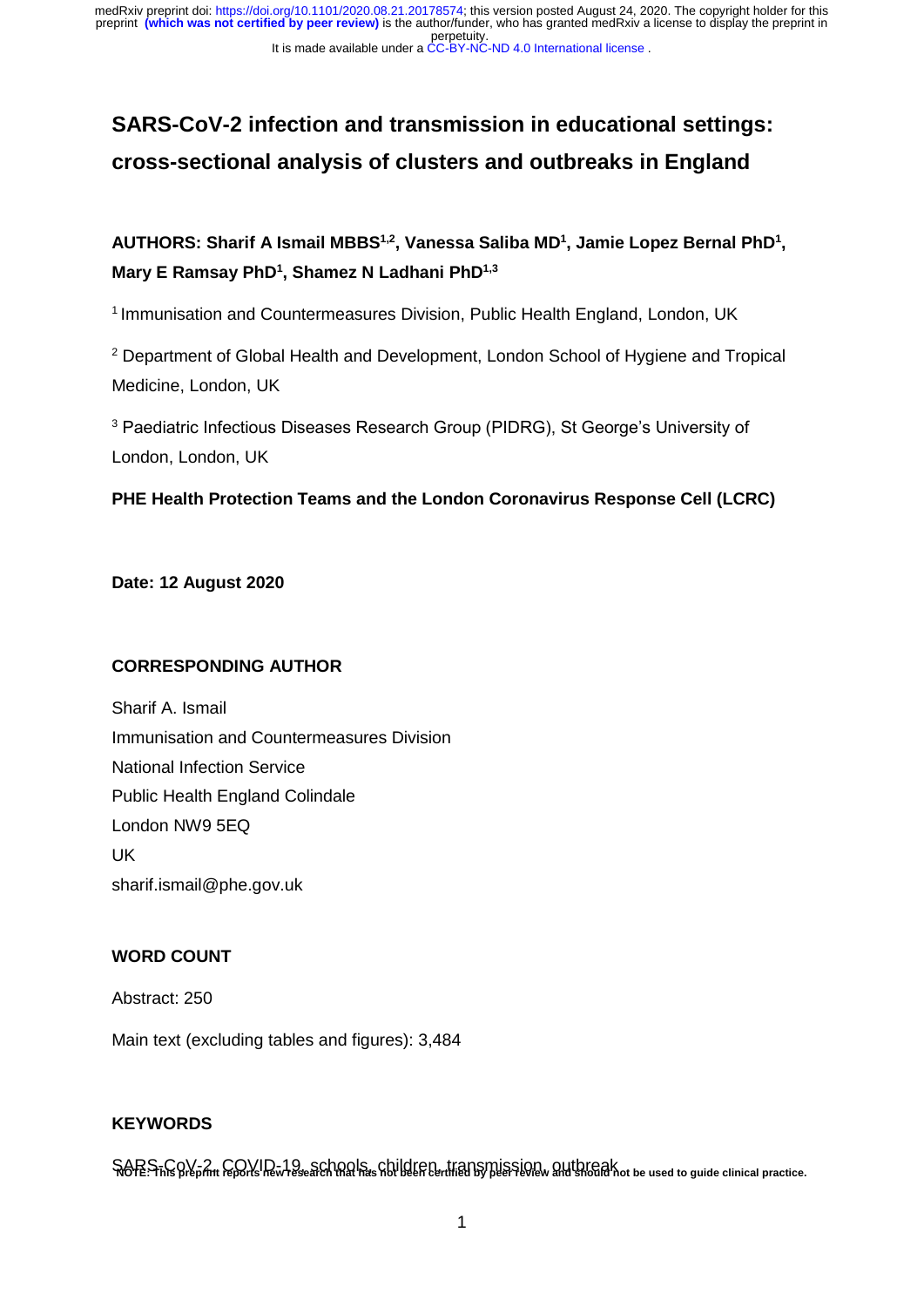## **ABSTRACT**

## **Background**

There are limited data on SARS-CoV-2 infection and transmission in educational settings. This information is critical for policy makers and practitioners to ensure the safety of staff, students and the wider community during the COVID-19 pandemic.

#### **Methods**

Public Health England initiated enhanced national surveillance following the reopening of educational settings during the summer mini-term on 01 June 2020. COVID-19 related situations in educational settings across England were reviewed daily and followed-up until 31 July 2020. SARS-CoV-2 infection and outbreak rates were calculated for staff and students attending early year settings, primary and secondary schools during June 2020.

#### **Findings**

There were 67 single confirmed cases, 4 co-primary cases and 30 COVID-19 outbreaks during June 2020, with a strong correlation between number of outbreaks and regional COVID-19 incidence (0.51 outbreaks for each SARS-CoV-2 infection per 100,000 in the community; p=0.001). Overall, SARS-CoV-2 infections and outbreaks were uncommon across all educational settings. Staff members had an increased risk of SARS-CoV-2 infections compared to students in any educational setting, and the majority of cases linked to outbreaks were in staff. The probable transmission direction for the 30 confirmed outbreaks was: staff-to-staff (n=15), staff-to-student (n=7), student-to-staff (n=6) and student-to-student (n=2).

## **Interpretation**

SARS-CoV-2 infections and outbreaks were uncommon in educational settings during the first month after the easing of national lockdown in England. The strong correlation with regional SARS-CoV-2 incidence emphasises the importance of controlling community transmission to protect educational settings. Additional interventions should focus on reducing transmission in and among staff members.

## **Funding:** none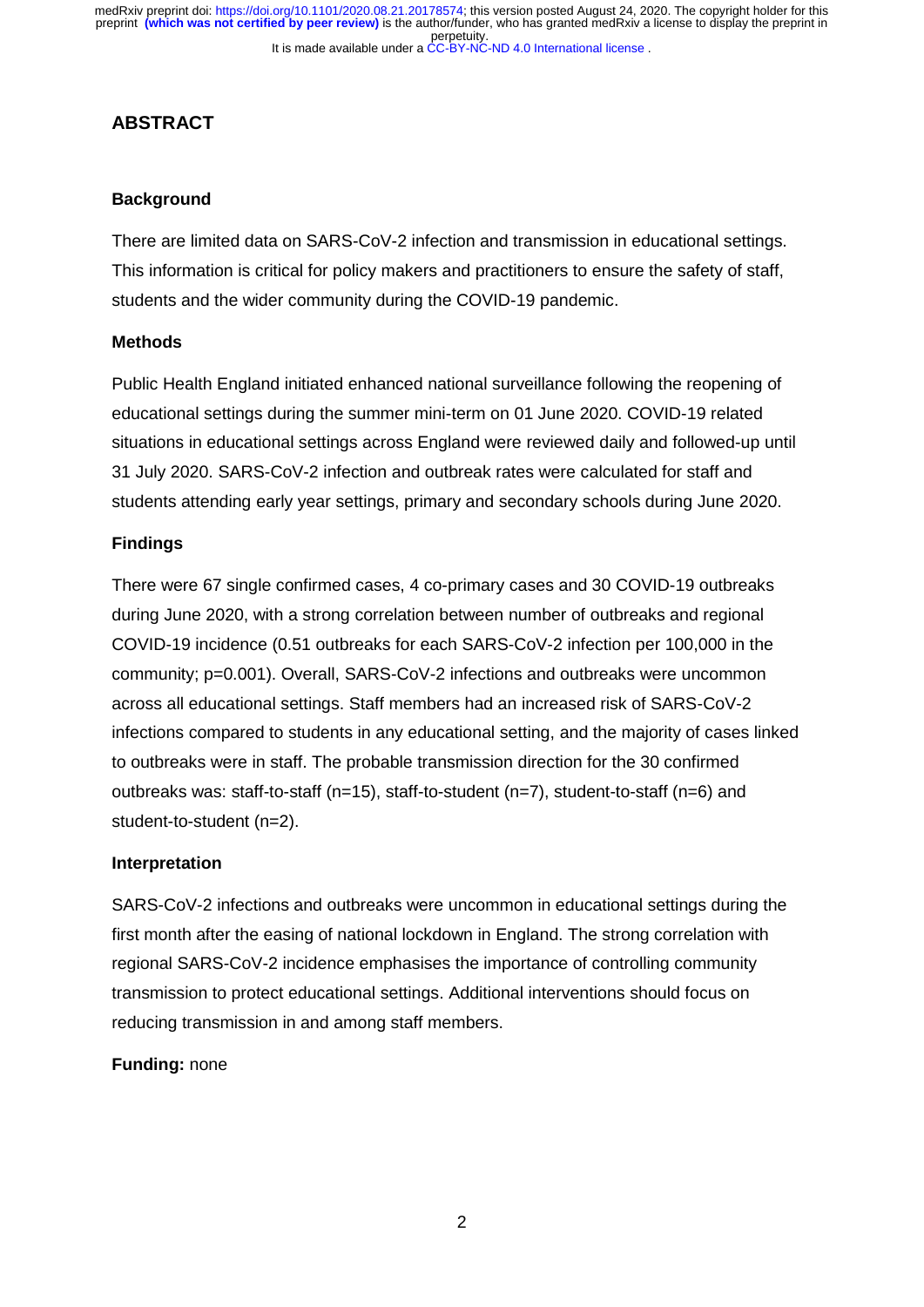# **Research In Context**

## **Evidence Before this study**

We searched PubMed with the terms "COVID-19" or "SARS-CoV-2" with "school", "education", "nursery" or "student" to identify publications relating to COVID-19 cases and outbreaks in educational settings since January 2020. The majority of publications were reviews and opinion pieces on the impact of school closures on disease transmission and child health. There are very few reports of COVID-19 outbreaks in educational settings, mainly involving a single school with a limited number of staff and students affected. Secondary schools appear to experience wider transmission and larger outbreaks than schools for younger students.

## **Added Value of This Study**

In England, the reopening of mainly preschools and primary schools in June 2020 following the easing of national lockdown was associated with a total of 198 confirmed COVID-19 cases (70 in children, 128 in staff members), of which 67 were single confirmed cases (30 in children, 37 in staff) and 121 were linked to outbreaks (30 in children and 91 in staff). There were 30 outbreaks nationally, with an estimated 0.5, 4.8 and 1.6 outbreaks per 1,000 settings per month in early years, primary schools and secondary schools. The number of outbreaks in educational settings correlated strongly with regional COVID-19 incidence (0.51 outbreaks for each new SARS-CoV-2 infection per 100,000 in the community; p=0.001). Staff members were more likely to be affected than students.

## **Implications of all the Available Evidence**

The re-opening of schools was associated with very few COVID-19 outbreaks after easing of national lockdown in England. SARS-CoV-2 infection and outbreaks were more likely to involve staff members, emphasising a need to improve education and infection control measures for this group both within and outside the educational setting. The strong correlation between COVID-19 outbreaks and regional SARS-CoV-2 incidence highlights the importance of controlling the disease in the community to protect the staff and students in educational settings.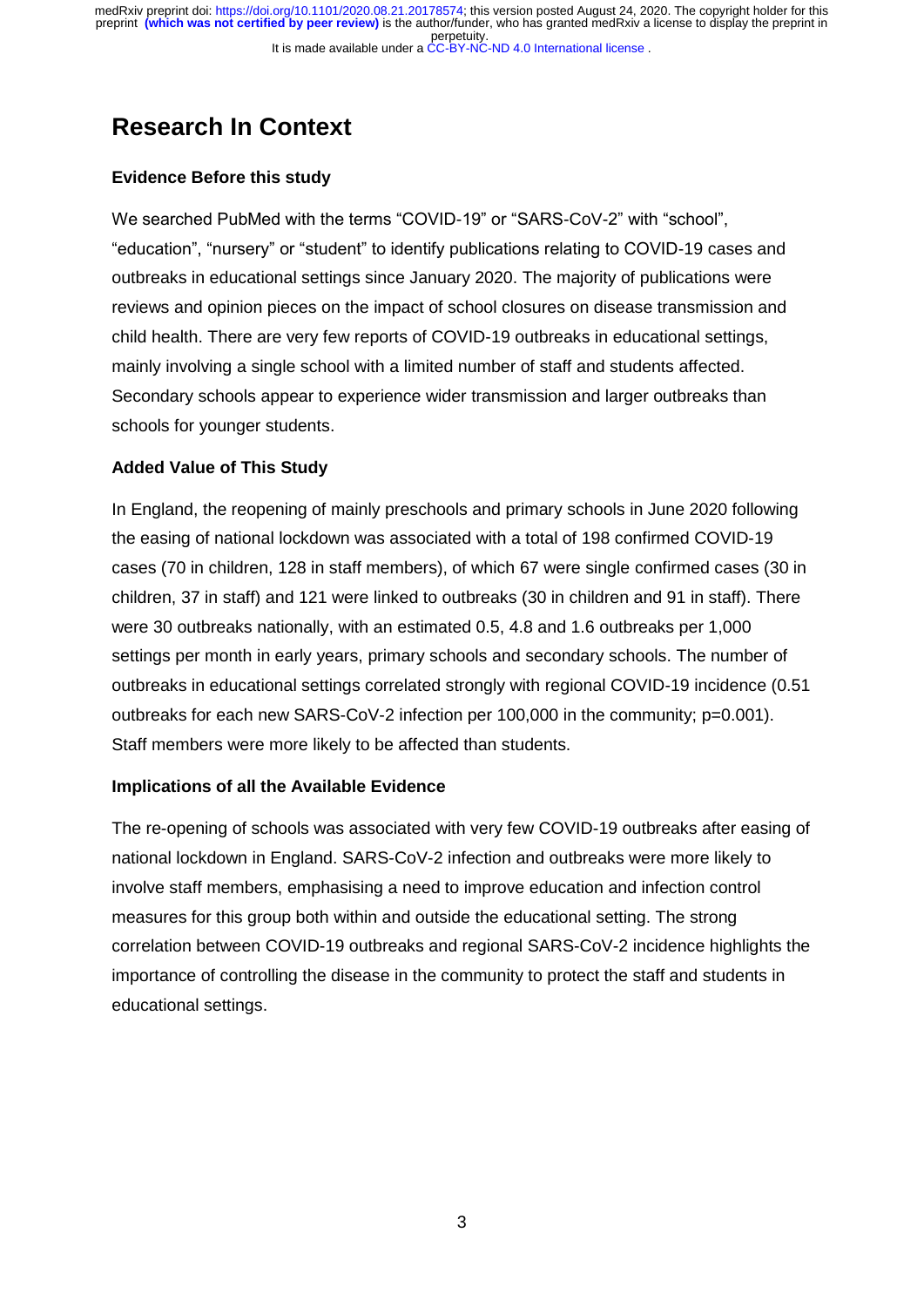It is made available under a [CC-BY-NC-ND 4.0 International license](http://creativecommons.org/licenses/by-nc-nd/4.0/) . perpetuity. medRxiv preprint doi: [https://doi.org/10.1101/2020.08.21.20178574;](https://doi.org/10.1101/2020.08.21.20178574) this version posted August 24, 2020. The copyright holder for this<br>preprint <mark>(which was not certified by peer review)</mark> is the author/funder, who has grant

#### **INTRODUCTION**

The lack of vaccines or effective treatment against severe acute respiratory syndrome coronavirus 2 (SARS-CoV-2) have forced many countries to impose strict lockdown measures, including school closures, to reduce the spread of the virus. Educational settings that have remained open during the coronavirus disease 19 (COVID-19) pandemic have enforced significant constraints on activities .<sup>1,2</sup> There are concerns, however, that school closures have adverse consequences on children's educational needs and social and mental well-being.<sup>2</sup> In addition, children from disadvantaged backgrounds are more likely to suffer from school closures for a number of reasons, including access to free school meals and social services.<sup>3</sup> This is particularly important in the context of young children having a significantly lower incidence of COVID-19 compared to adults and developing mainly transient and mild illness, with severe disease and fatalities rarely occurring in this agegroup. 1,4

In England, the first imported cases of COVID-19 were identified in late January 2020 and started to increase rapidly from early March and before plateauing in mid-April and then declining gradually. <sup>5</sup> As part of the lockdown, schools across England were closed from 20 March 2020 with wider lockdown measures announced on 23 March 2020.<sup>6</sup> Children of key workers, however, could attend school throughout the pandemic. The gradual easing of lockdown measures in England began on 10 May and, from 01 June 2020, included the partial re-opening of preschools and primary schools with children attending nursery, reception, year 1 and year 6 allowed to return, following implementation of strict infection control measures.<sup>7</sup> Re-opening of educational settings was, however, partial (nursery, reception, year 1 and year 6 in primary schools, and years 10 and 12 in secondary schools), not mandatory and the decision to re-open schools was met with mixed responses from educational staff and parents. Consequently, not all schools re-opened and not all parents sent eligible children to school during the remainder of summer term (June to mid-July 2020)

Public Health England (PHE) has been monitoring and managing outbreaks of COVID-19 across all settings throughout the pandemic in England. Here, we summarise the cases, clusters and outbreaks of COVID-19 in educational settings during the month of June, focussing particularly on the index case, the potential source of infection, additional possible and confirmed COVID-19 cases within the same educational setting and public health measures implemented to control the spread of the virus.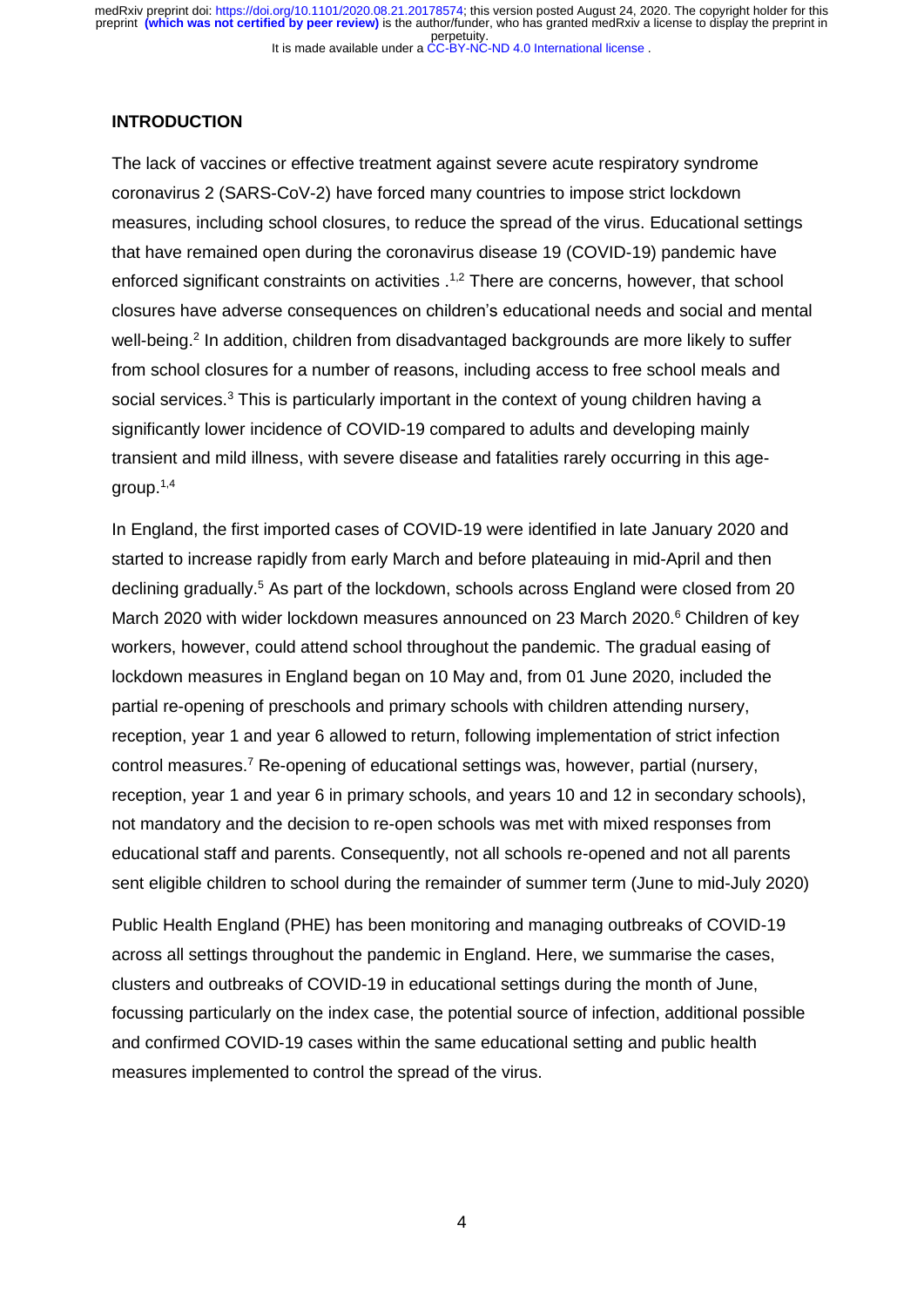## **METHODS**

In England, PHE is responsible for surveillance and public health management of COVID-19 in the community, including educational settings. Institutions are required to inform their local PHE Health Protection Team (HPT) of suspected or confirmed cases of COVID-19. HPTs then perform a risk assessment for each event and decide on additional investigations and measures required. HPTs record all events on HPZone, an online national database used to record health protection-related events that require public health management.

## *Definitions*

Educational settings included nurseries, preschools, infant schools, junior schools, primary schools, secondary schools, further education colleges, and settings catering to children of mixed age groups, or those of any age with special educational needs and/or disabilities (SEND). <sup>8</sup> A case of COVID-19 was confirmed if there was a verifiable, laboratory result for a positive SARS-CoV-2 RT-PCR from an upper respiratory tract sample. Co-primary cases were defined as ≥2 confirmed cases with a common epidemiological link who were diagnosed at the same time, typically asymptomatic siblings diagnosed as part of contract tracing after their parent tested positive for SARS-CoV-2. An outbreak was defined as ≥2 epidemiologically linked cases, where sequential cases were diagnosed within a 14-day period. Within the educational setting, a "bubble" was defined as a group of staff and pupils who stay together, perform all activities together and do not interact physically or socially with other bubbles.<sup>7</sup> The aim was to isolate individual bubbles if any member of the bubble became unwell, whilst allowing the remaining bubbles to continue to attend the educational setting.

#### *Investigation of clusters and outbreaks*

A national meeting was held each day to discuss situations of interest across England, including cases and outbreaks in educational settings. A risk assessment was performed and a decision for extensive testing was made on a case-by-case basis, with a particular focus on situations where wider transmission might have occurred.

## *Data management and analysis*

To monitor situations in educational settings, all potential events reported across England were extracted and updated every day from HPZone and entered into a pre-developed MS Excel template. All situations reported to HPTs in June 2020 were followed up for at least 14 days after the educational settings closed for the summer term. Missing information was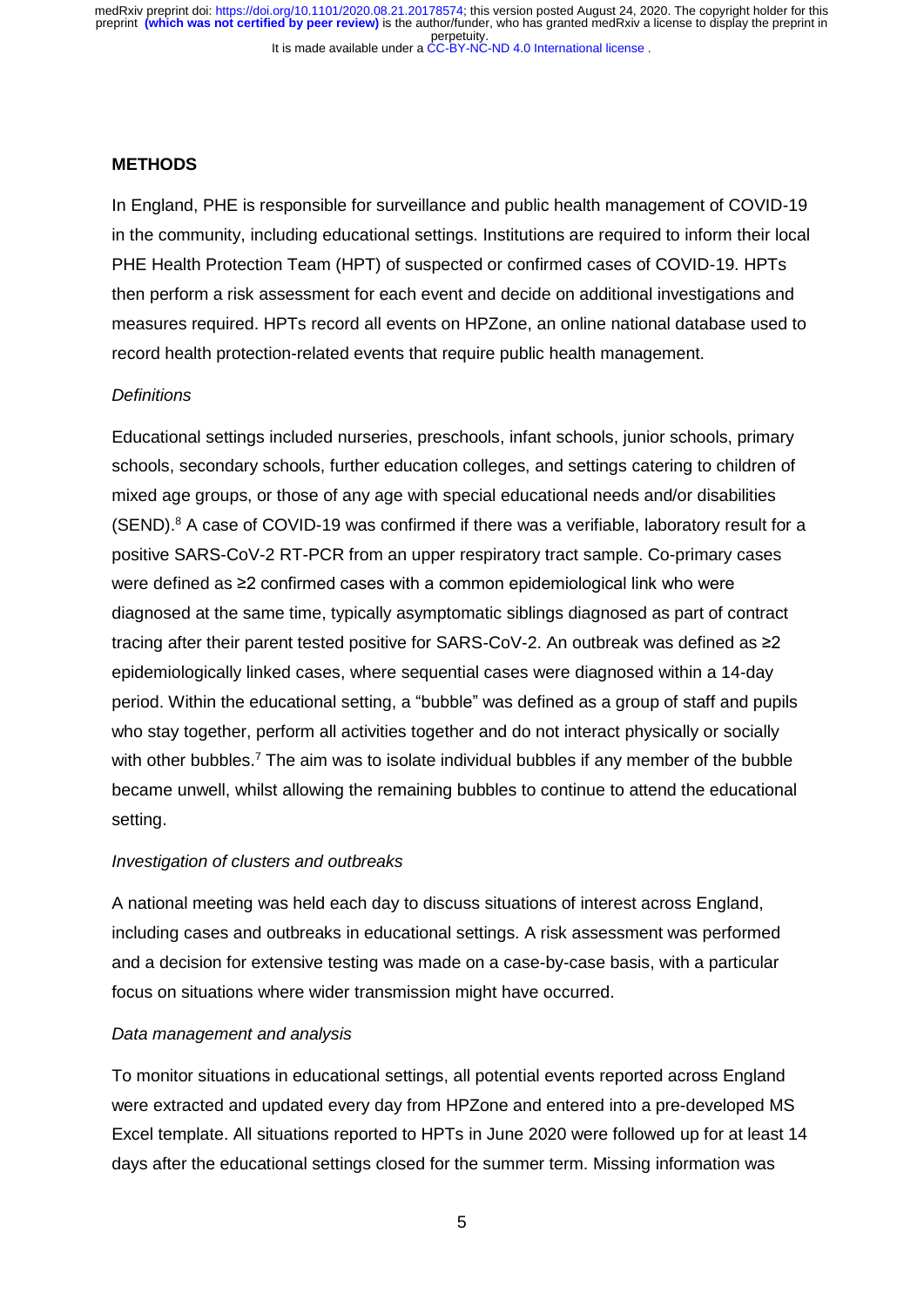obtained from outbreak reports or directly from the local HPT or educational setting as required.

Data are mainly descriptive. To calculate average, weekly regional prevalence of SARS-CoV-2 infection, we utilised national daily reports of positive SARS-CoV-2 RT-PCR results collated by PHE for COVID-19 surveillance. SARS-CoV-2 positive tests performed as part of Pillar II testing in the community were used to estimate regional prevalence and correlated with regional COVID-19 outbreaks in educational settings during June 2020.<sup>9</sup> Linear regression analysis was used to assess correlation between outbreaks in educational settings and regional population, population density and community COVID-19 incidence in England during June 2020. In addition, SARS-CoV-2 infection rates were calculated for staff and students attending an educational setting during June 2020, irrespective of whether the infection was acquired within or outside the educational setting. Coprimary cases were counted as separates cases. Educational settings and students were categorised into:<sup>10</sup> early years (nurseries and preschools for <5 year-olds), primary schools (reception and school years 1 and 6 for 5-11 year-olds), and secondary schools (school years 10 and 12 for 12-18 year-olds). Schools for mixed ages and SEND schools that include children of all ages were not included in the SARS-CoV-2 infection rate estimates. Denominators were obtained from Department for Education (DfE) online reports. <sup>11</sup> Student denominators did not include a small proportion of children of key workers or vulnerable children who attended school but were not part of the year groups returning to school in June 2020. Staff attendance was only available for primary and secondary schools and did not distinguish between student-facing or other staff members.

#### **RESULTS**

In England, educational settings re-opened on 01 June 2020, starting with nursery, reception, year 1 and year 6 pupils (**Supplement Figure S1**); and extending to years 10 and 12 in secondary schools, sixth form and further education colleges from 15 June 2020 – although attendance at these latter settings was much lower than in early years settings and primary schools (**Supplement Figure S2**). Educational settings implemented strong infection control measures, including smaller classes separated into distinct social bubbles, maintaining social distancing where possible, and frequent hand washing among other measures. From 01 to 30 June 2020, the number of open educational settings in England rose from 20,500 to 23,400 and the number of children attending any educational setting increased from 475,000 to 1,646,000 (**Supplement Table S3**).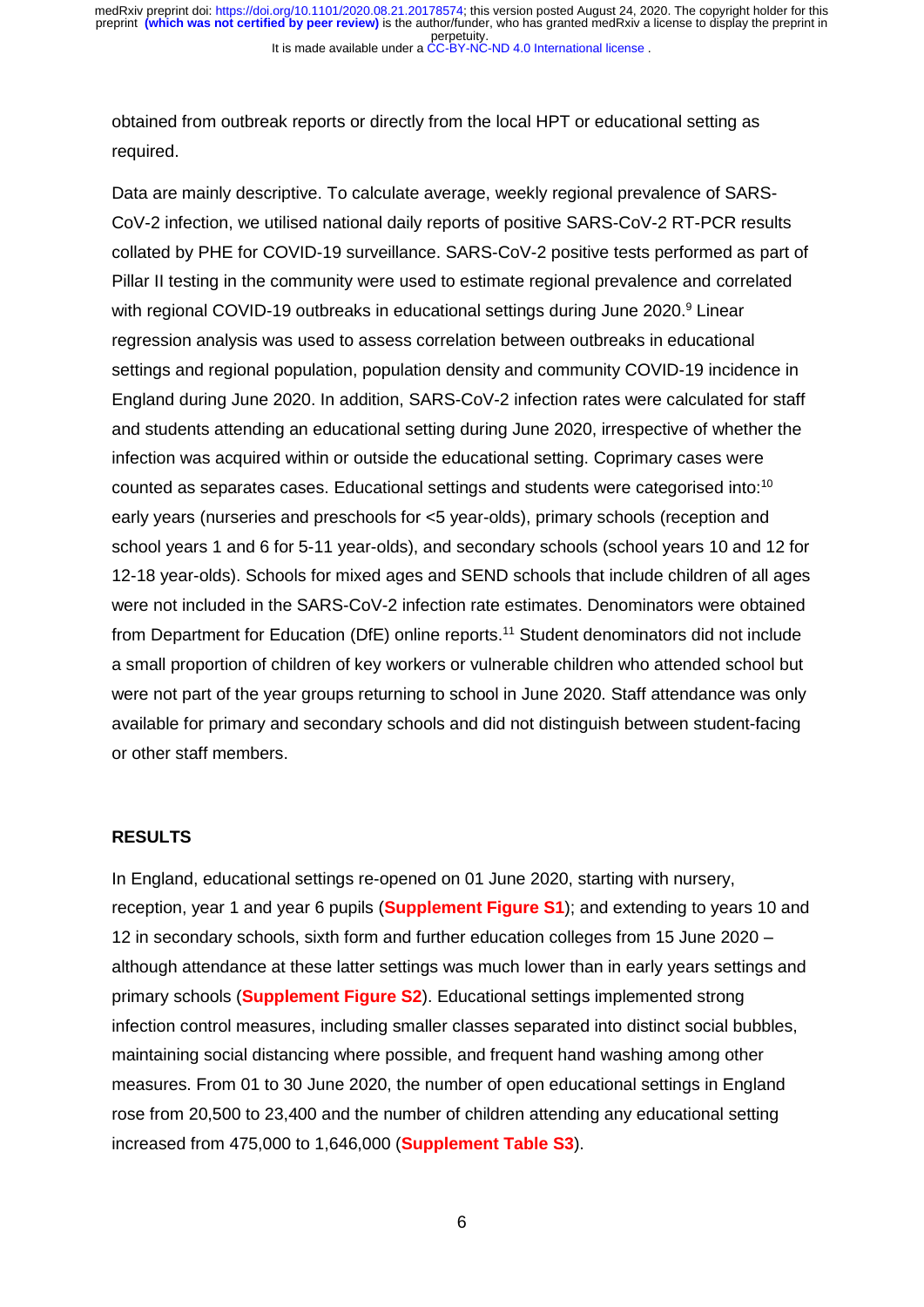During the same period, PHE received 170 reports of COVID-19 related events in educational settings in England. Public health investigations did not identify any SARS-CoV-2 infections in 69 (40%) of these reports. The remaining 101 (60%) events involved a single confirmed case (n=67, 39%) co-primary cases (n=4, 2%) and confirmed outbreaks (n=30, 18%). Across all 101 situations, there were a total of 70 confirmed cases in children, and 128 in members of staff. Single confirmed cases were most prevalent in the East of England and confirmed outbreaks in the Yorkshire and Humber region during this period (**Figure 1**). Outbreaks, where they occurred, were usually small in size and 53% of confirmed outbreaks involved only one secondary case linked to the index case. Where the index case was a child, the maximum number of secondary cases was 2 (compared with 9 for staff members). Larger outbreaks were predominantly in early years settings and primary schools, as would be expected considering these are the settings most children returned to as partial school reopening occurred - see **Figure 2**). There was a strong correlation  $(R^2 = 0.82, p=0.001)$ between outbreaks in educational settings and regional COVID-19 incidence, with an increase of 0.51 outbreaks for each SARS-CoV-2 confirmation per 100,000 in the community (standard deviation, 0.07; p=0.001) (**Figure 3**). There is no association between single cases in educational settings and regional incidence  $(p=0.52)$ , between outbreaks and regional population size (p=0.75), or between single cases in educational settings and regional population size (p=0.42).

#### *Risk of SARS-CoV-2 infection*

The risk of SARS-CoV-2 infection and COVID-19 outbreaks was very low across all educational settings, with the highest risk in primary schools (4.8 events/1,000 schools/month), likely reflecting the distribution of educational settings that opened after the lockdown (**Table 1**). Staff had higher rates of individual SARS-CoV-2 infection and outbreaks than students, albeit with wide confidence intervals. Among students, the rate of individual infections was higher in primary school students but cases in children in early year settings were more likely to be linked to outbreaks.

#### *Single, confirmed cases*

The 67 single cases included 30 (45%) students and 37 (55%) staff and occurred mainly in primary schools (45/67, 67%) and early years settings (10/67, 15%) (**Figure 4a**). None of the children and one staff member was hospitalised with COVID-19 and required intensive care admission for respiratory support. One secondary school teacher died of COVID-19 after acquiring the infection from a household member with confirmed infection who had acquired the infection in the community. The teacher had not attended the school during their infectious period and, therefore, did not have contact with other staff or students within the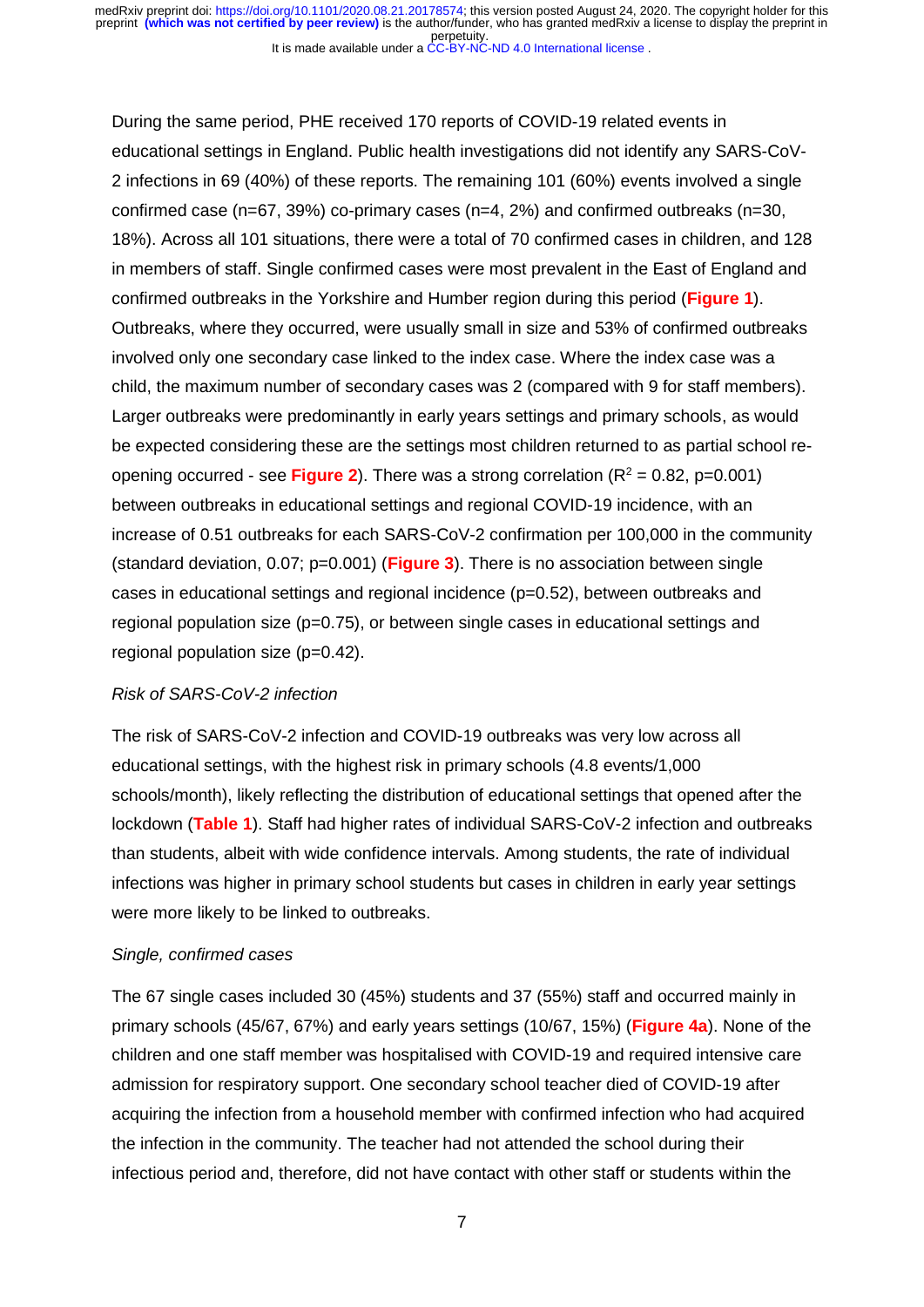school. Among 43/48 (90%) cases with available information, the case and contact bubble were excluded from 39 educational settings while four educational settings decided to close entirely because of a perceived risk of onward transmission, although this was contrary to national recommendations. For the remaining five cases (3 staff, 2 children) only the confirmed cases were isolated because they had remained outside the educational setting throughout their infectious period.

#### *Co-primary cases*

There were 4 co-primary cases involving 10 children (**Figure 4b**). The co-primary cases lived in the same household, where they most likely co-acquired the infection. Three involved siblings in different primary schools (3, 2 and 2 siblings) and the fourth involved two separate household clusters (2 siblings and 1 child) in a preschool, with no contact links identified between the two households inside or outside the educational setting. All 10 children in the 5 households were asymptomatic and had been tested because they were household contacts of an index case (a parent in 4/5 households), who tested positive for SARS-CoV-2 after becoming symptomatic. Public health management included exclusion of the contact bubbles. In line with national recommendations, the settings remained open for the rest of the term and no additional cases were identified.

#### *Confirmed outbreaks*

There were 30 (18%) outbreaks with ≥2 confirmed cases in staff/pupils in primary schools (18, 60%), early years (7, 23%), secondary schools (2, 7%) and SEND schools (3, 10%) (**Figure 4c**). Affected contact bubbles were excluded from school in all 30 outbreaks and 13 (3%) also decided to close either on an interim basis (to allow for deep cleaning or for exclusion periods to elapse) or for the rest of the term.

Of the 18 primary school outbreaks, 9 involved staff only (affecting 32 members), including 5 where only two staff members were affected. In three of the remaining 4 staff outbreaks, the source was not identified but the outbreak was propagated through contact between administrative and teaching staff in school. The final staff outbreak was unusual in that 3 of the 4 SARS-CoV-2 positive staff members likely acquired their infections from household members with confirmed COVID-19.

Seven primary school outbreaks involved staff and students. In this small sample of outbreaks the student was most likely the index case in 6 outbreaks. In 5 outbreaks, the child (index case) was identified through 'test and trace'; i.e. testing of the whole household when parents (healthcare workers in 3 cases) had tested positive for SARS-CoV-2. Seven staff members in contact with the index cases (3 tested because they became symptomatic)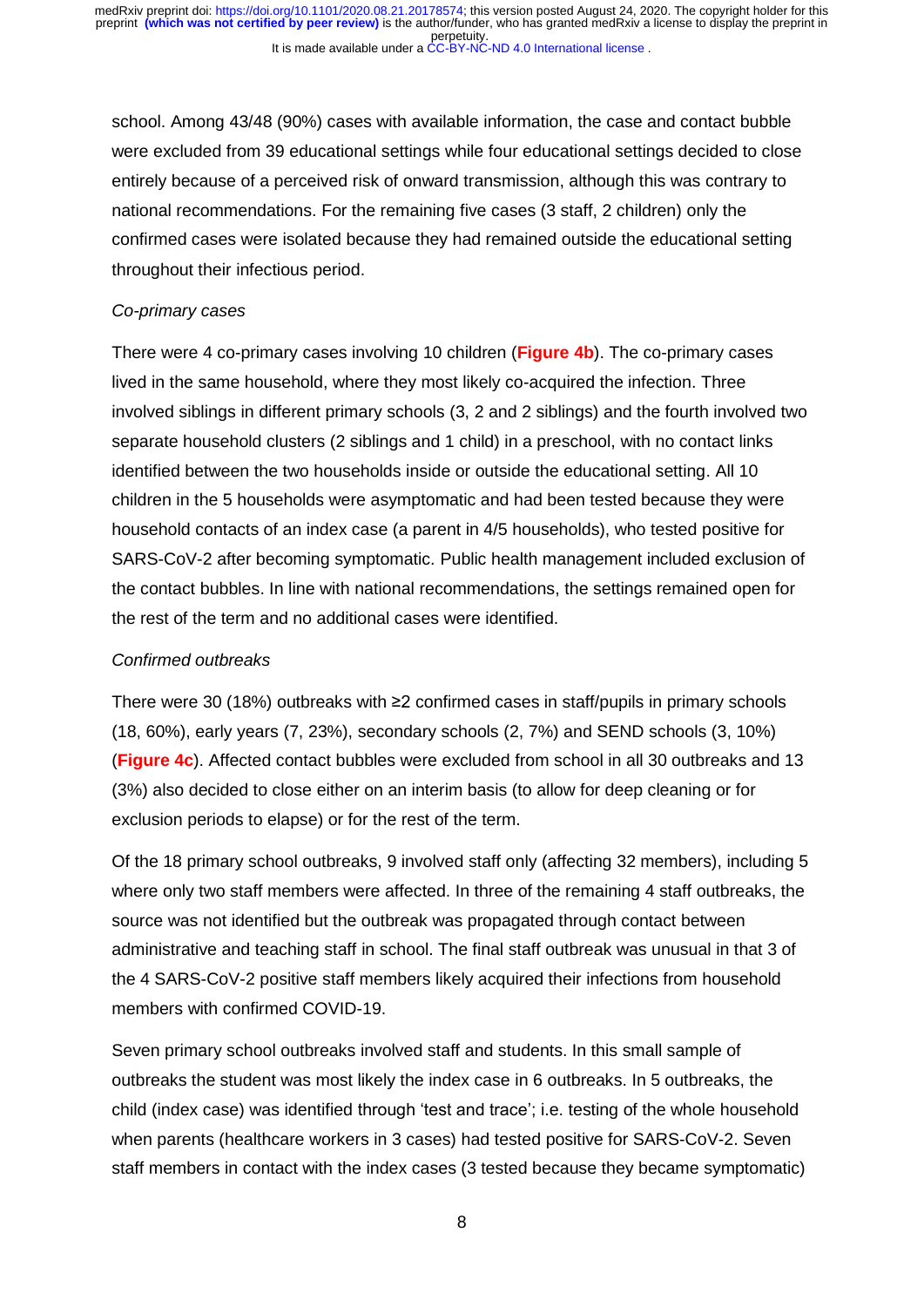subsequently tested positive for SARS-CoV-2. A seventh outbreak involved potential staff-topupil transmission. A married couple who were staff members at the same school tested positive for SARS-CoV-2 after becoming symptomatic. Mass testing was undertaken because of the large number of potential school contacts and 8/74 (11%) additional staff and 3/93 (3%) children tested positive for SARS-CoV-2.

The final two primary school outbreaks involved possible transmission between two primary school children only, although no clear contact between the affected children within the educational setting could be established and acquisition in the household or community cannot be ruled out.

A staff member was identified as the index case in all 7 outbreaks in early years settings. Two outbreaks involved only staff members, including one where 12/16 staff tested positive for SARS-CoV-2 following community exposures linked to a religious festival. Wider swabbing in two outbreaks identified 9/43 (21%) children, 16/28 (57%) staff and 10/112 (9%) household contacts of staff/students as SARS-CoV-2 positive.

The remaining 5 outbreaks all involved staff members as the most likely index cases, with 19 confirmed cases among staff members and one in a child attending a SEND school, who potentially acquired the infection from a staff member with confirmed COVID-19. Wider swabbing in the SEND school was performed because of the perceived vulnerability of students and identified 6 additional SARS-CoV-2 positive cases in staff members (6/18, 33%) and one in a child (1/12, 8%). All five early ears settings excluded contacts of confirmed cases and two closed for deep cleaning and/or the rest of the term.

#### *Source of infection*

The source of infection was not systematically collected for single confirmed cases. The 4 co-primary events involved 10 children who acquired the infection from a household member. The probable transmission direction for the 30 confirmed outbreaks was: staff-tostaff (n=15), staff-to-student (n=7), student-to-staff (n=6) and student-to-student (n=2). Of the 30 student cases involved in an outbreak, the potential source of infection in 27 children included a household contact  $(n=8)$ , a school staff member  $(n=17)$  and another student (n=2). Among 91 staff members involved in an outbreak, where a potential source of infection could be identified, 9 acquired the infection from a household contact and were the likely index case in the outbreak and 52 likely acquired the infection in the educational setting from another staff member (n=46) or another child (n=6).

#### **DISCUSSION**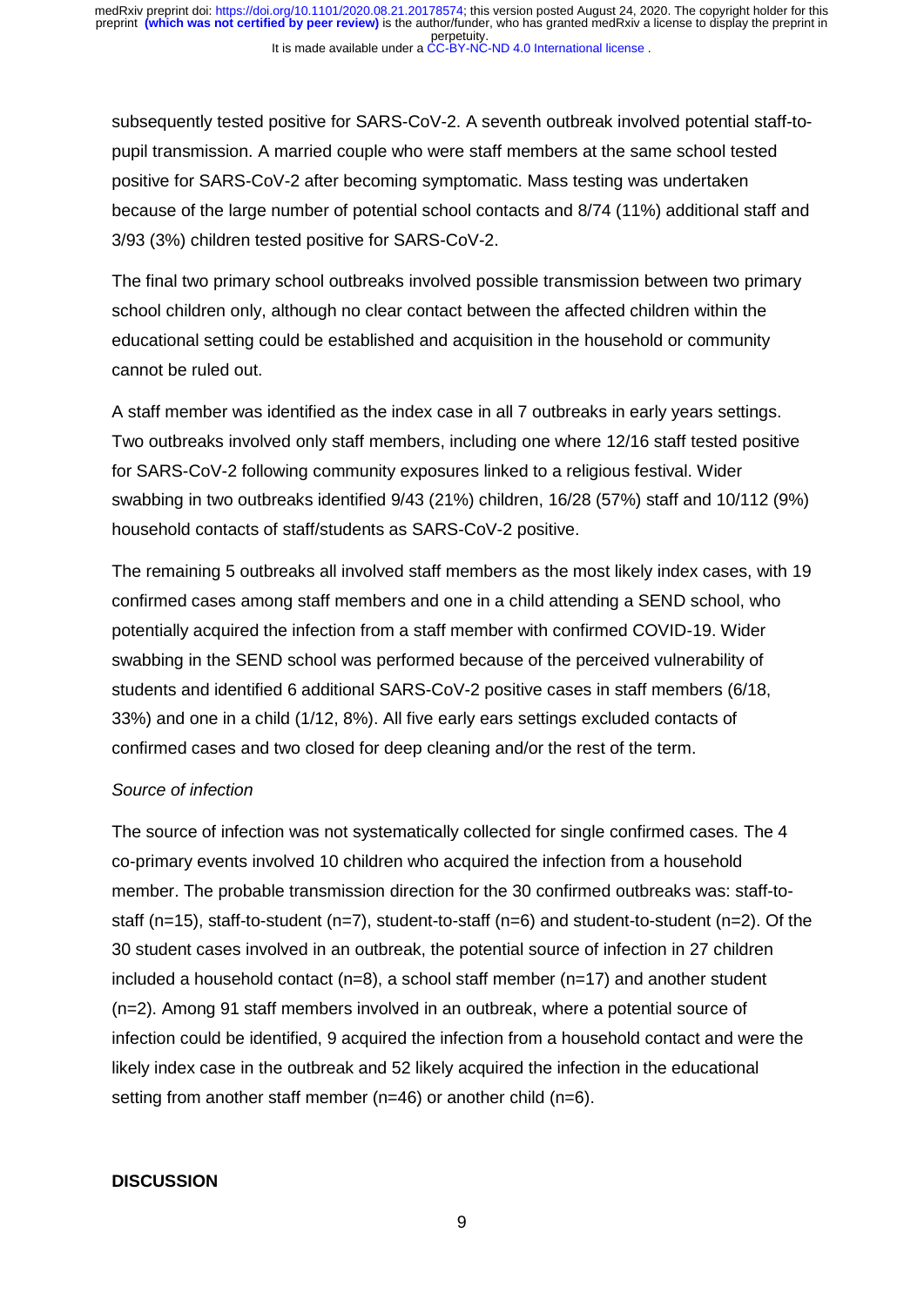Active, prospective and systematic national surveillance identified a low risk of SARS-CoV-2 infections or outbreaks among staff and students in educational settings during the first month of schools re-opening after easing of COVID-19 lockdown in England. Primary schools had the highest SARS-CoV-2 infection and outbreak rates among educational settings, likely reflecting the larger volume of children and staff returning to these educational settings during the summer mini-term. SARS-CoV-2 infection and outbreak rates were higher in staff than students and, among students, primary school children were more likely to be affected. Outbreaks involving staff-to-staff transmission were most common, whilst transmission between staff and students were less common and student-to-student transmission rare. Most school children with SARS-CoV-2 infection were identified as part of contact tracing after their parent, often a healthcare worker, was diagnosed with COVID-19. We found a strong correlation between community SARS-CoV-2 incidence and COVID-19 outbreaks in educational settings.

#### *Risk of infections and outbreaks*

England took a cautious approach for opening schools as part of the easing of the lockdown, when community SARS-CoV-2 incidence was low across most regions specially when compared to the peak of the pandemic in mid-April 2020.<sup>5</sup> Extensive social distancing and infection control measures were implemented for returning staff and students with strict limitations on the number of staff and students in each bubble. In addition, educational settings in regions with high incidence areas remained closed and parents were not required to send their children to school. The low rates of SARs-CoV-19 infection and outbreaks in England are consistent with the experience of other countries that opened their educational settings after lockdown as well as those that kept their preschools and primary schools open throughout the pandemic period, albeit with varying background incidence rates. <sup>12</sup> There are very few reports of widespread infection or transmission of SARS-CoV-2 in preschools and primary schools, especially when compared to other institutions such as hospitals, care homes,<sup>13,14</sup> prisons,<sup>15</sup> and certain workplace settings.<sup>16</sup> We did, however, find a strong correlation between community SARS-CoV-2 incidence and risk of outbreaks in educational settings, even during a period of low SARS-CoV-2 incidence. This is not surprising since increased community transmission provides more opportunities for virus introduction into educational settings.

The potential for spread within educational settings, as observed from the wider swabbing of some schools in our surveillance and from recent reports from other countries,<sup>17</sup> does suggest that school closures may be necessary as part of lockdown in regions with increasing community infection, although given what is known about the detrimental effects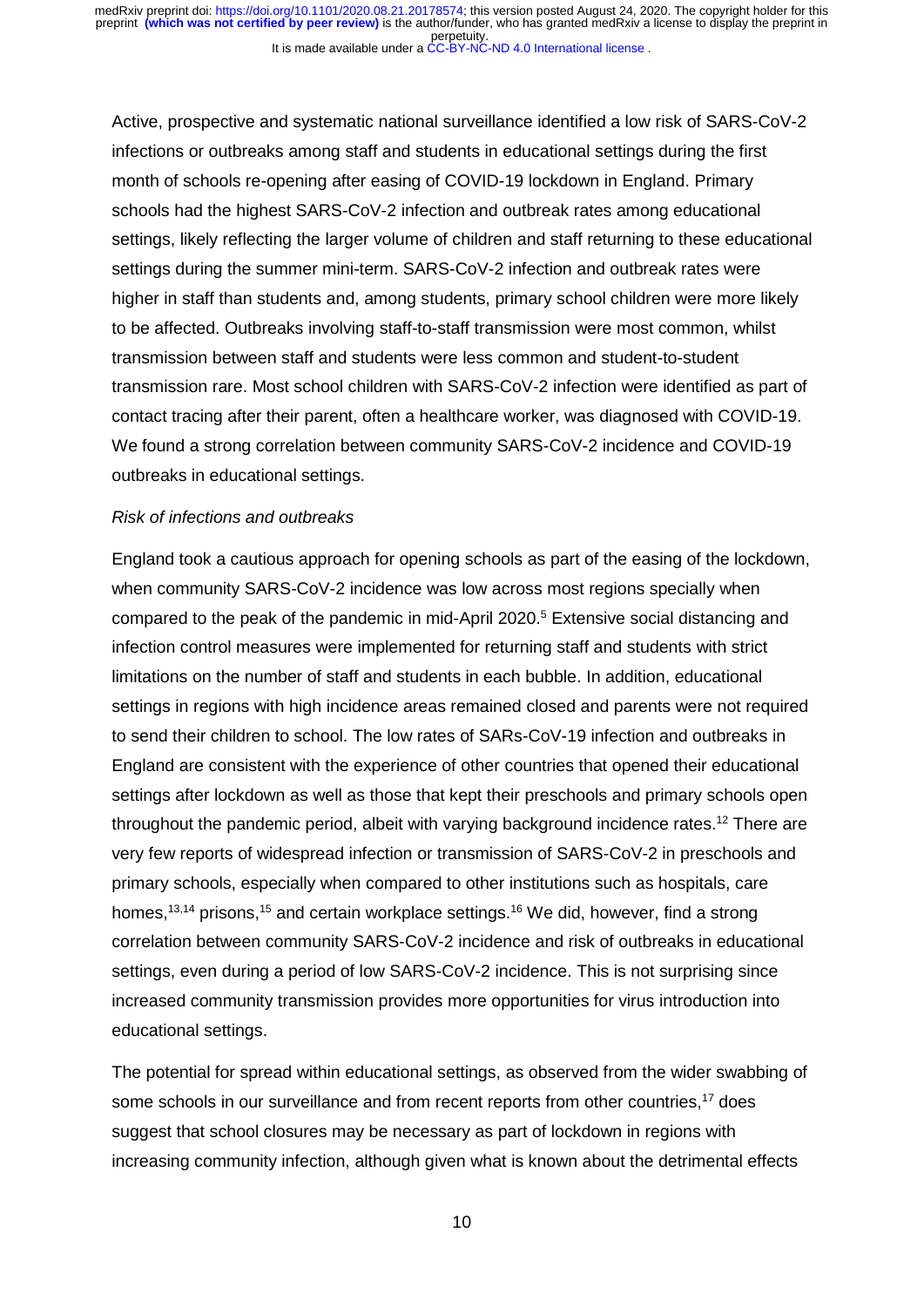of lack of access to education on child development, these should probably be considered only *in extremis* by comparison with other lockdown measures. <sup>18</sup> Reassuringly, our findings indicated that early detection and isolation of staff and students can prevent progression to an outbreak in most cases, highlighting the importance of the 'test, track, and trace' approach.

## *Risk of SARS-CoV-2*

Within the educational setting, the higher risk of SARS-CoV-2 among staff highlights a need to strengthen infection control measures at two levels. Staff members need to be more vigilant for exposure outside the school setting to protect themselves, their families and the educational setting. Within the education premises, stringent infection control measures between staff need to be reinforced, including use of common staff rooms and crosscovering staff across bubbles.

Students, on the other hand, mostly acquired SARS-CoV-2 infection at home, usually from a keyworker or healthcare worker parent. Most children were asymptomatic and only identified as part of contact tracing after their parent developed COVID-19, highlighting the importance of access to rapid testing, reporting and contact tracing for individuals to protect the wider community. Reassuringly, we found very little transmission between the students which is consistent with emerging literature for preschool and primary school students, <sup>19</sup> and, even among the coprimary cases, the siblings did not seed the infection into different bubbles. Additionally, there were very few transmission events between staff and students, especially given the difficulties in maintaining social distancing with younger children and those attending SEND schools.

## *Strengths and weaknesses of the study*

The main strength of this study is the public health infrastructure that allows real-time reporting, recording, risk assessment and management of situations across England. The large number of reports of suspected situations highlight the strong historical engagement between educational settings and HPTs. Daily assessment of situations of interest allowed a pragmatic approach to risk assessment, the need for additional investigations and infection control measures.

There are, however, important limitations when considering the generalisability of our findings. Educational settings opened after national lockdown when SARS-CoV-2 incidence was low and only in regions with low community transmission. Settings that opened had stringent social distancing and infection control measures in please and, in addition to school attendance not being mandatory, there were strict protocols for class and bubble sizes,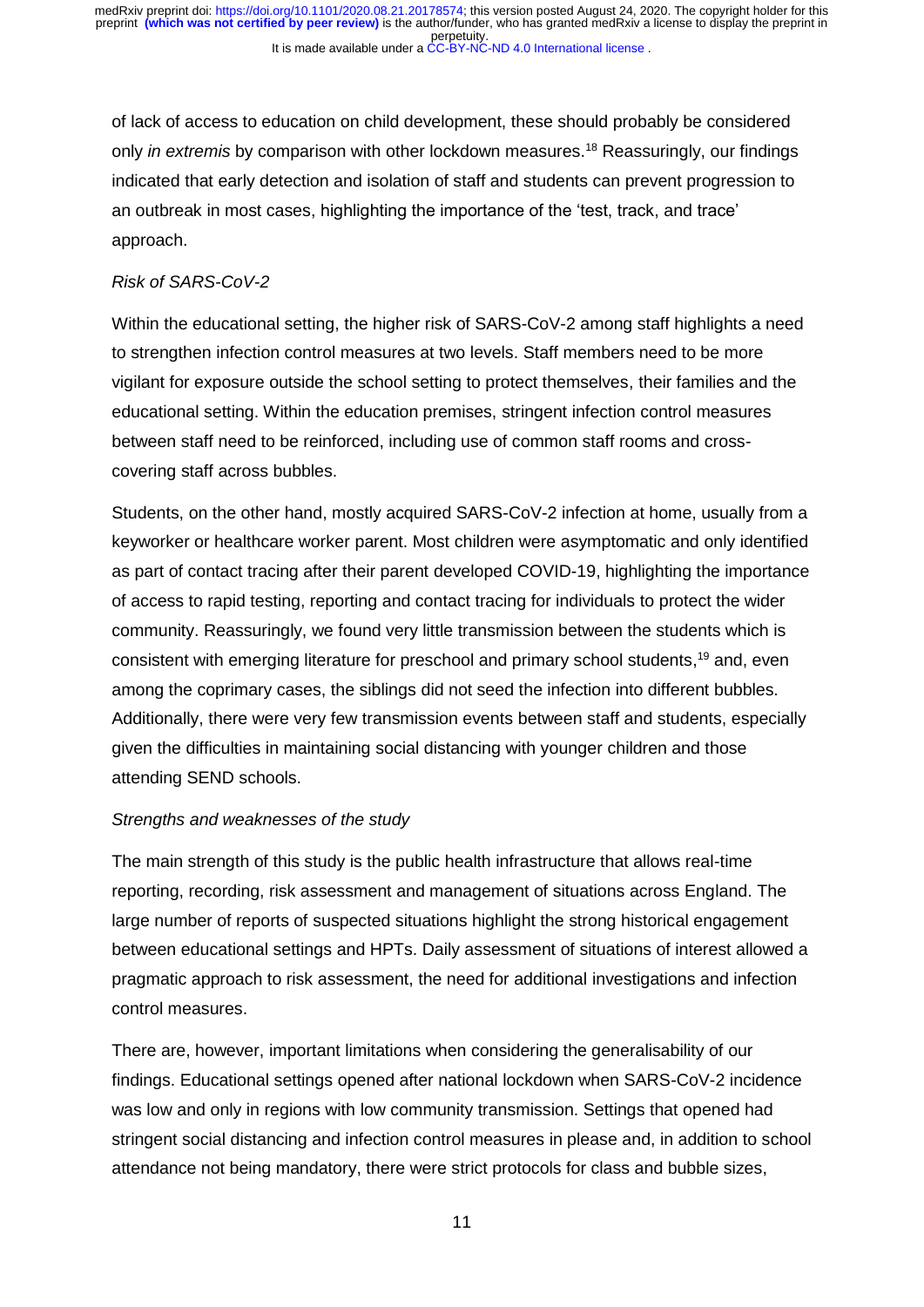which may not be achievable when schools opening fully in the next academic year (and indeed, updated schools guidance now recognises that bubble size may need to be increased from September to ensure that a full range of activities is feasible). Only 1.6 million of the 8.9 million students nationally attended any educational setting during the summer mini-term.<sup>20</sup> Additionally, very few secondary schools opened (and those that did, did so with small class sizes) during the summer mini-term and our results, therefore, are not likely to be generalisable to secondary schools, especially since the risk of infection, disease and transmission is likely to be higher in older than younger children.<sup>19,21</sup> Moreover, each situation was risk-assessed on a case-by-case basis and only a few settings were selected for wider testing. The risk-based approach was considered more pragmatic and allowed objective evaluation of the recommended national approach to isolate affected bubbles by monitoring the educational setting for additional cases. 7 Identification of additional cases following wider testing highlights the importance of enhanced surveillance to better understand infection and transmission in educational settings. Finally, whole genome sequencing could help determine whether the outbreaks were caused by the same strain or due to multiple separate introductions into the educational setting and will be pursued for a sample of outbreaks where mass testing was undertaken.

#### *Conclusions*

In conclusion, re-opening of schools was associated with very few outbreaks after easing of national lockdown in England. SARS-CoV-2 infection and outbreaks were more likely to involve staff members, highlighting a need to improve education and infection control measures for this group. The strong correlation between COVID-19 outbreaks and regional SARS-CoV-2 incidence highlights the importance of controlling the disease in the community to protect the staff and students in educational settings.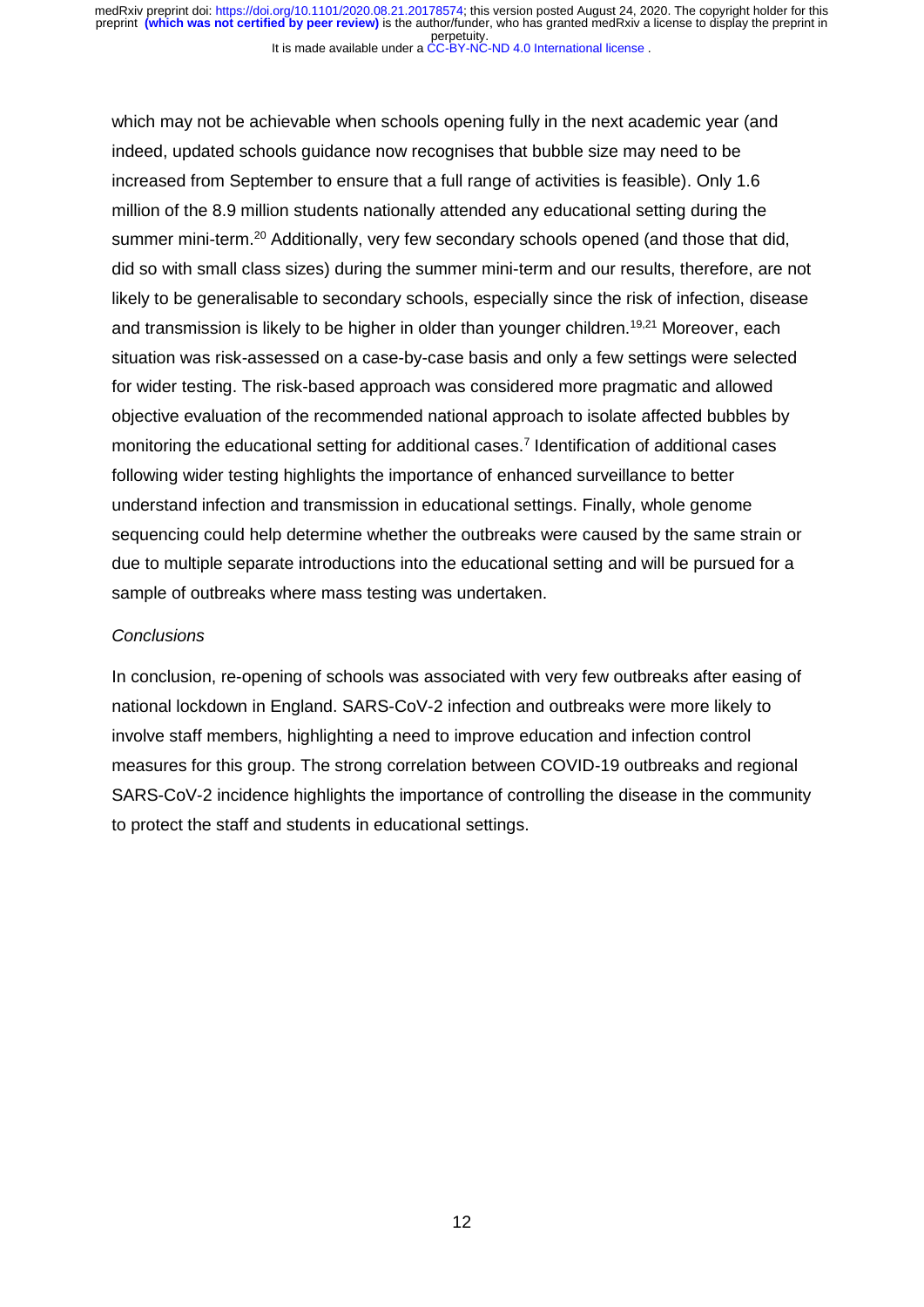It is made available under a [CC-BY-NC-ND 4.0 International license](http://creativecommons.org/licenses/by-nc-nd/4.0/) . perpetuity. medRxiv preprint doi: [https://doi.org/10.1101/2020.08.21.20178574;](https://doi.org/10.1101/2020.08.21.20178574) this version posted August 24, 2020. The copyright holder for this<br>preprint <mark>(which was not certified by peer review)</mark> is the author/funder, who has grant

## **Acknowledgements:**

We are grateful to Jemma Walker, Senior Statistician with the National Infection Service at PHE for assistance with statistical analyses in the paper.

#### **Declaration of interests:**

The authors declare no conflicts of interest.

## **Role of the funding source:**

This research did not receive any specific grant from funding agencies in the public, commercial or not-for-profit sectors.

## **Ethical approval:**

PHE has legal permission, provided by Regulation 3 of The Health Service (Control of Patient Information) Regulations 2002, to process patient confidential information for national surveillance of communicable diseases and as such, individual patient consent is not required.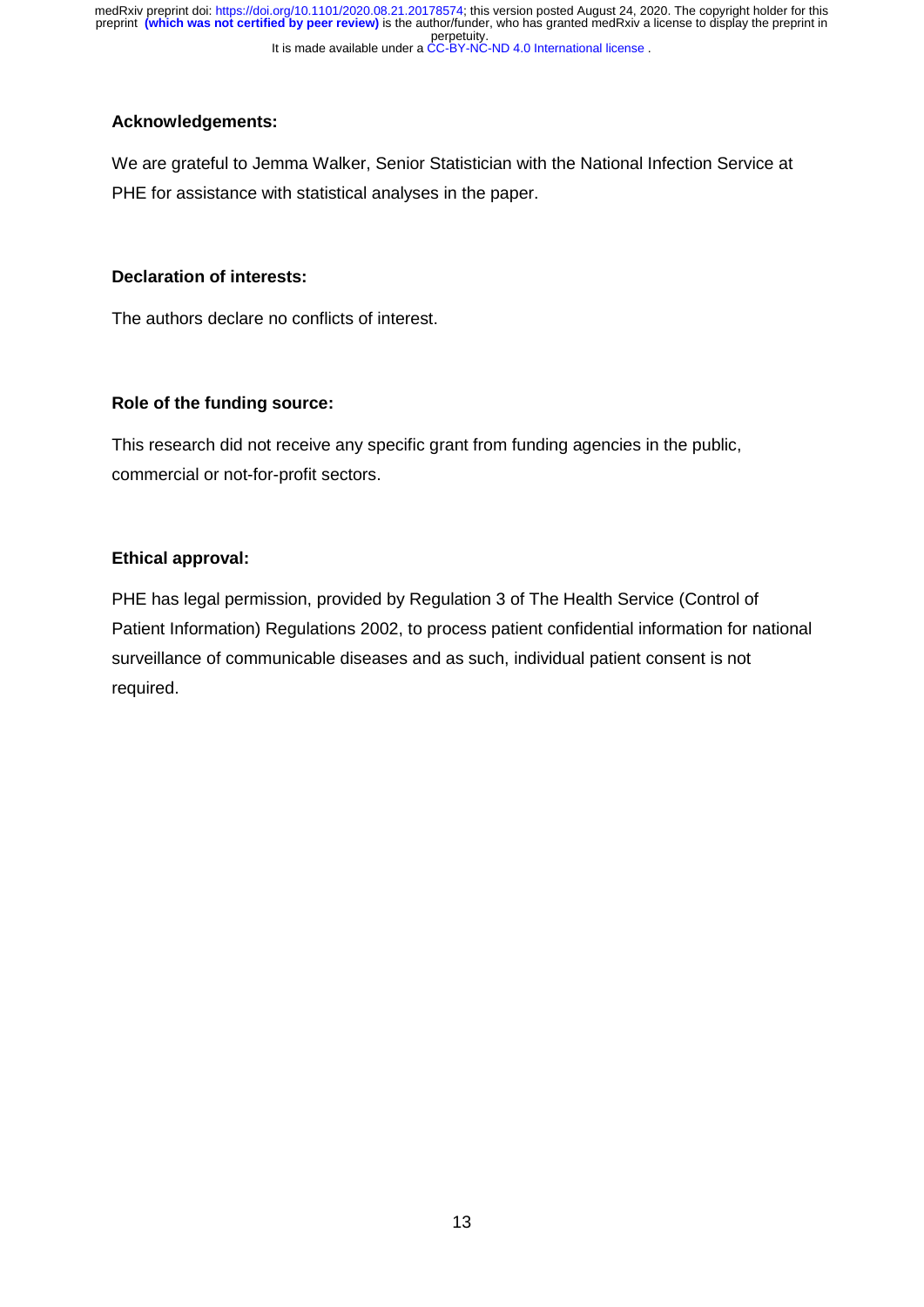## **REFERENCES**

1. Munro APS, Faust SN. Children are not COVID-19 super spreaders: time to go back to school. Arch Dis Child 2020.

2. Viner RM, Russell SJ, Croker H, et al. School closure and management practices during coronavirus outbreaks including COVID-19: a rapid systematic review. Lancet Child Adolesc Health 2020;4:397-404.

3. Viner RM, Bonell C, Drake L, et al. Reopening schools during the COVID-19 pandemic: governments must balance the uncertainty and risks of reopening schools against the clear harms associated with prolonged closure. Arch Dis Child 2020.

4. Viner RMM, O.T.; Bonell, C.; Melendez-Torres, G.J.; Ward, J.L.; Hudson, L.; Waddington, C.; Thomas, J.; Russell, S.; van der Klis, F.; Panovska-Griffiths, J.; Davies N.G.; Booy, R.; Eggo, R. Susceptibility to and transmission of COVID-19 amongst children and adolescents compared with adults: a systematic review and meta-analysis. MedRxiv Posted 24 May 2020.

5. National COVID-19 surveillance reports 2020. at

[https://www.gov.uk/government/publications/national-covid-19-surveillance-reports.](https://www.gov.uk/government/publications/national-covid-19-surveillance-reports))

6. Prime Minister's statement on coronavirus (COVID-19): 23 March 2020. 23 March 2020.

(Accessed 05 August 2020, 2020, a[t https://www.gov.uk/government/speeches/pm-address-to-the](https://www.gov.uk/government/speeches/pm-address-to-the-nation-on-coronavirus-23-march-2020)[nation-on-coronavirus-23-march-2020.](https://www.gov.uk/government/speeches/pm-address-to-the-nation-on-coronavirus-23-march-2020))

7. Guidance for full opening: schools. 27 July 2020. (Accessed 05 August 2020, at [https://www.gov.uk/government/publications/actions-for-schools-during-the-coronavirus](https://www.gov.uk/government/publications/actions-for-schools-during-the-coronavirus-outbreak/guidance-for-full-opening-schools)[outbreak/guidance-for-full-opening-schools](https://www.gov.uk/government/publications/actions-for-schools-during-the-coronavirus-outbreak/guidance-for-full-opening-schools) )

8. Children with special educational needs and disabilities (SEND). 2020. (Accessed 05 August 2020, at [https://www.gov.uk/children-with-special-educational-needs.](https://www.gov.uk/children-with-special-educational-needs))

9. COVID-19 testing data: methodology note (updated: 29 July 2020). 2020. (Accessed 05 August 2020, 2020, at [https://www.gov.uk/government/publications/coronavirus-covid-19-testing](https://www.gov.uk/government/publications/coronavirus-covid-19-testing-data-methodology/covid-19-testing-data-methodology-note)[data-methodology/covid-19-testing-data-methodology-note.](https://www.gov.uk/government/publications/coronavirus-covid-19-testing-data-methodology/covid-19-testing-data-methodology-note))

10. The national curriculum. 2020. (Accessed 05 August 2020, at [https://www.gov.uk/national](https://www.gov.uk/national-curriculum)[curriculum.](https://www.gov.uk/national-curriculum))

11. Attendance in education and early years settings during the coronavirus (COVID-19) outbreak: 23 March to 9 July 2020. 2020. (Accessed 05 August 2020, 2020, at [https://www.gov.uk/government/statistics/attendance-in-education-and-early-years-settings](https://www.gov.uk/government/statistics/attendance-in-education-and-early-years-settings-during-the-coronavirus-covid-19-outbreak-23-march-to-9-july-2020)[during-the-coronavirus-covid-19-outbreak-23-march-to-9-july-2020.](https://www.gov.uk/government/statistics/attendance-in-education-and-early-years-settings-during-the-coronavirus-covid-19-outbreak-23-march-to-9-july-2020))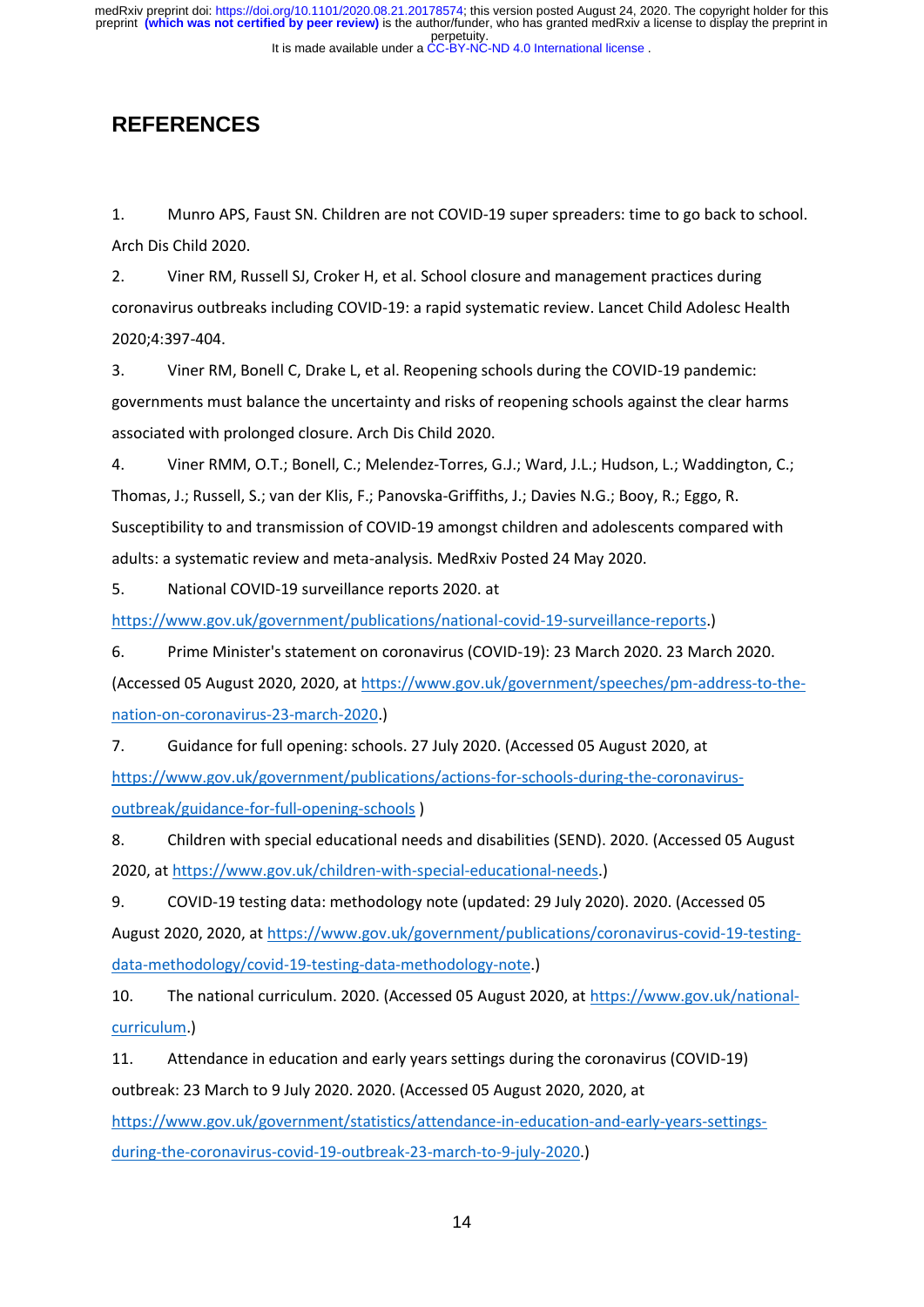12. Levinson M, Cevik M, Lipsitch M. Reopening Primary Schools during the Pandemic. N Engl J Med 2020.

13. Graham N, Junghans C, Downes R, et al. SARS-CoV-2 infection, clinical features and outcome of COVID-19 in United Kingdom nursing homes. J Infect 2020.

14. Arons MM, Hatfield KM, Reddy SC, et al. Presymptomatic SARS-CoV-2 Infections and Transmission in a Skilled Nursing Facility. N Engl J Med 2020.

15. Franco-Paredes C, Jankousky K, Schultz J, et al. COVID-19 in jails and prisons: A neglected infection in a marginalized population. PLoS Negl Trop Dis 2020;14:e0008409.

16. Waltenburg MA, Victoroff T, Rose CE, et al. Update: COVID-19 Among Workers in Meat and Poultry Processing Facilities - United States, April-May 2020. MMWR Morb Mortal Wkly Rep 2020;69:887-92.

17. Stein-Zamir C, Abramson N, Shoob H, et al. A large COVID-19 outbreak in a high school 10 days after schools' reopening, Israel, May 2020. Euro Surveill 2020;25.

18. Auger KA, Shah SS, Richardson T, et al. Association Between Statewide School Closure and COVID-19 Incidence and Mortality in the US. JAMA 2020.

19. Park YJ, Choe YJ, Park O, et al. Contact Tracing during Coronavirus Disease Outbreak, South Korea, 2020. Emerging Infectious Disease journal 2020;26.

20. Academic Year 2019/20: Schools, pupils and their characteristics. 22 July 2020. (Accessed 05 August 2020, a[t https://explore-education-statistics.service.gov.uk/find-statistics/school-pupils-and](https://explore-education-statistics.service.gov.uk/find-statistics/school-pupils-and-their-characteristics)[their-characteristics.](https://explore-education-statistics.service.gov.uk/find-statistics/school-pupils-and-their-characteristics))

21. Gudbjartsson DF, Helgason A, Jonsson H, et al. Spread of SARS-CoV-2 in the Icelandic Population. N Engl J Med 2020.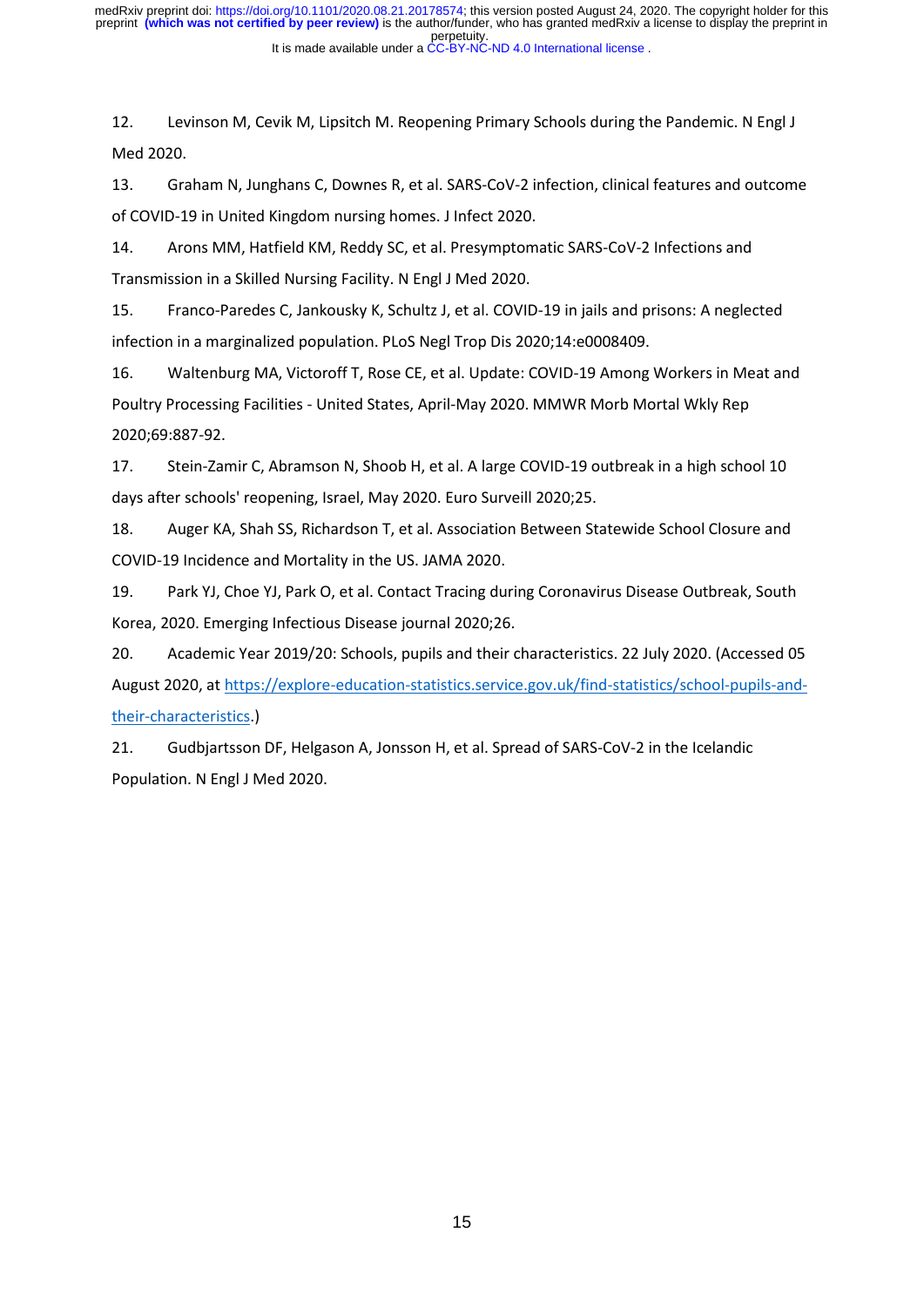|                    | Number of Settings open |         |           | Numbers confirmed:<br>Staff/Student/Both |                        |          | Rate per 1,000 settings per month |                           |                          |                         |  |
|--------------------|-------------------------|---------|-----------|------------------------------------------|------------------------|----------|-----------------------------------|---------------------------|--------------------------|-------------------------|--|
| Setting            | Minimum                 | Maximum | average/d | Single                                   | Coprimary              | Outbreak | single                            | coprimary                 | outbreak                 | Total                   |  |
| Early years        | 28,000                  | 40,000  | 35,571    | 5/5                                      | 0/1                    | 2/0/5    | 0.31<br>$(0.15 - 0.55)$           | 0.03<br>$(0.0007 - 0.16)$ | 0.20<br>$(0.007 - 0.20)$ | 0.51<br>$(0.05 - 0.80)$ |  |
| Primary            | 6,900                   | 18,100  | 13,845    | 24/21                                    | 0/3                    | 9/2/7    | 3.5<br>$(2.6 - 4.6)$              | 0.22<br>$(0.04 - 0.63)$   |                          | 4.8<br>$(0.20 - 1.04)$  |  |
| Secondary          | 2,900                   | 4,400   | 3,800     | 2/2                                      | 0/0                    | 2/0/0    | 1.1<br>$(0.29 - 2.7)$             | $\mathbf{0}$              | 0.53<br>$(0.06-1.9)$     | 1.6<br>$(0.58 - 3.4)$   |  |
| Numbers attending  |                         |         |           |                                          | <b>Student Numbers</b> |          | Rate per 100,000 students per day |                           |                          |                         |  |
| Settings           | Minimum                 | Maximum | average/d | Single                                   | Coprimary              | Outbreak | Single                            | Coprimary                 | outbreak                 | total                   |  |
| Early years        | 108,000                 | 320,000 | 222,286   | 5                                        | 3                      | 14       | 2.2<br>$(0.73 - 5.3)$             | 1.3<br>$(0.28 - 3.9)$     | 6.3<br>$(3.4 - 10.6)$    | 9.9<br>$(6.2 - 15.0)$   |  |
| Primary            | 195,000                 | 830,000 | 519,727   | 21                                       | 7                      | 15       | 4.0<br>$(2.5 - 6.2)$              | 1.3<br>$(0.54 - 2.8)$     | 2.9<br>$(1.6 - 4.8)$     | 8.3<br>$(6.0-11.1)$     |  |
| Secondary          | 78,000                  | 126,000 | 101,417   | $\overline{2}$                           | 0                      | 0        | 2.0<br>$(0.24 - 7.1)$             | $\bf{0}$                  | 0                        | 2.0<br>$(0.24 - 7.1)$   |  |
|                    | Numbers attending       |         |           | Staff numbers                            |                        |          | Rate per 100,000 staff per day    |                           |                          |                         |  |
| Staff <sup>*</sup> |                         |         | 519,590   | 31                                       | 0                      | 76       | 6.0<br>$(4.1 - 8.5)$              | $\bf{0}$                  | 14.6<br>$(11.5 - 18.3)$  | 20.6<br>$(16.9 - 24.9)$ |  |

*includes teachers (n=221,680) and non-teaching staff including teaching assistants (n=297,901)* 

*\*includes coprimaries*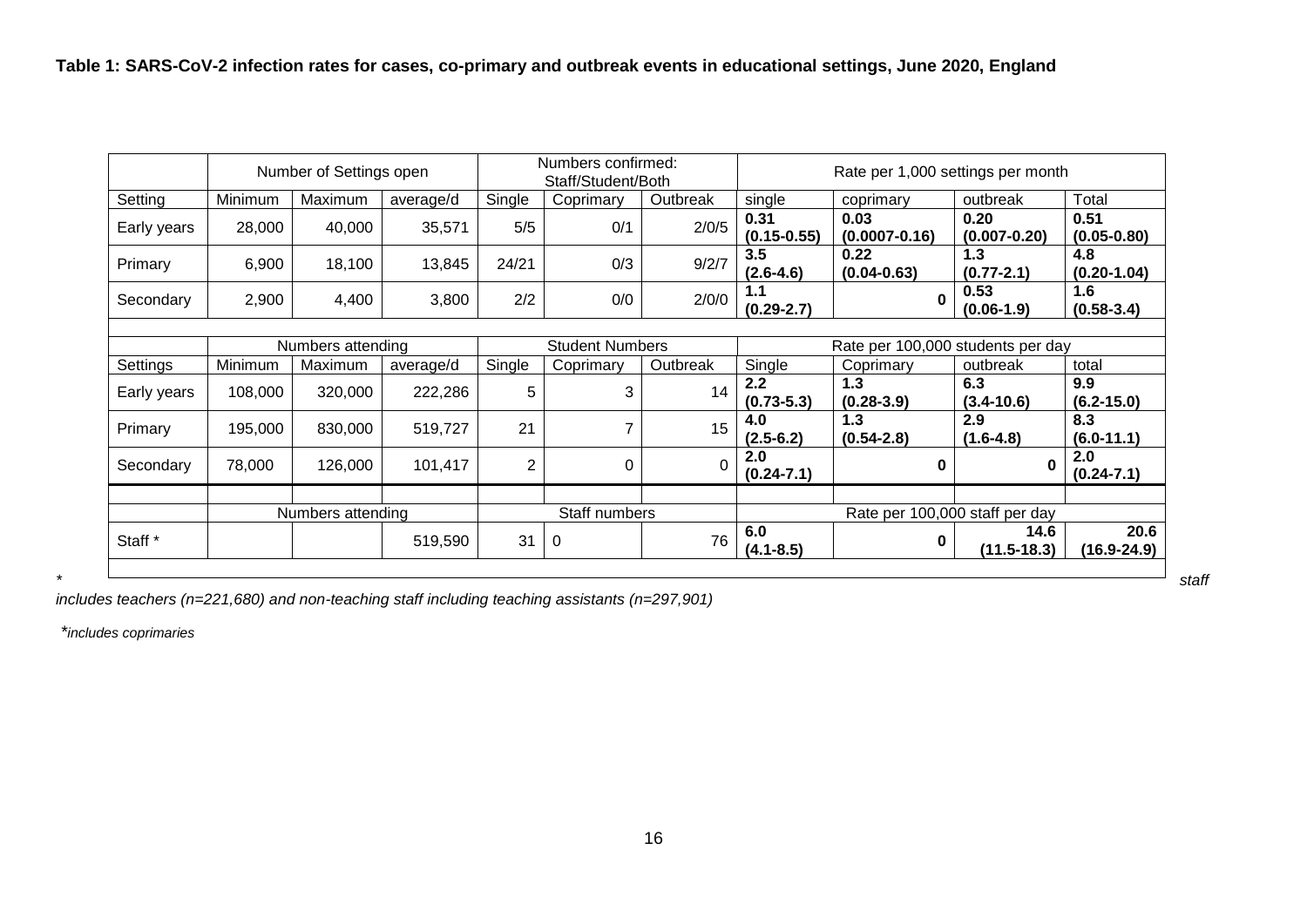## **Table 2: Summary of wider testing for SARS-CoV-2 in selected educational settings, June 2020, England**

| Region in                  |                                                                                                                                                                                                                                                                                                                                                                                                                                                                                                                                                                             | Children/<br><b>Staff</b><br>attending | School<br>closed? | Teachers and other staff |          |                     | <b>Students</b> |          |                     |                                                                                                                                                                |
|----------------------------|-----------------------------------------------------------------------------------------------------------------------------------------------------------------------------------------------------------------------------------------------------------------------------------------------------------------------------------------------------------------------------------------------------------------------------------------------------------------------------------------------------------------------------------------------------------------------------|----------------------------------------|-------------------|--------------------------|----------|---------------------|-----------------|----------|---------------------|----------------------------------------------------------------------------------------------------------------------------------------------------------------|
| England                    | Description of the situation                                                                                                                                                                                                                                                                                                                                                                                                                                                                                                                                                |                                        |                   | Exposed                  | Positive | Pending/<br>unknown | Exposed         | Positive | Pending/<br>unknown | Overall assessment                                                                                                                                             |
| Yorkshire<br>and<br>Humber | • 8 confirmed cases (7 staff, 1 child) in a special<br>needs secondary school; only 1 staff member was<br>symptomatic.<br>• Wider swabbing undertaken because of<br>vulnerability of the population.                                                                                                                                                                                                                                                                                                                                                                        | 16/24                                  | <b>No</b>         | 22                       | 6/18     | $\Omega$            | 16              | 1/12     | $\mathbf{0}$        | Confirmed outbreak<br>mainly affecting staff in<br>a special needs school,<br>with evidence of<br>transmission to a child.                                     |
| East of<br>England         | • 13 confirmed cases (9 pupils, 4 staff) in an infant<br>school<br>Staff member was the index case, 2 children then<br>became symptomatic; infection source not known<br>• Partner of index case then tested positive.<br>• 4 bubbles in school, 2 affected. Bubble 1: 20<br>children, 3 staff; Bubble 2: 17 children. Only known<br>point of contact between the two bubbles was<br>shared pupil washroom facilities.<br>• Wider swabbing for all staff, students and<br>household members: 165 tested; 9/41 children,<br>4/12 staff and 10/112 household members positive | 64/12                                  | Yes               | 10                       | 4/12     | $\Omega$            | 64              | 9/38     | 3                   | Outbreak in an infant<br>school, with staff<br>member as index case.<br>Evidence of wider<br>transmission across 2<br>bubbles and within<br>households.        |
| Yorkshire<br>and<br>Humber | • 13 confirmed cases (3 pupils, 10 staff) in a primary<br>school; 2 teachers (partners) were index cases.<br>Infection source not known<br>• 2 main bubbles: Bubble 1: lunchtime supervision<br>(14 pupils, 5 staff). Bubble 2: breakfast club (9<br>pupils, 1 staff)<br>. Wider testing because of large contact potential:<br>167 staff and pupils attending were tested.                                                                                                                                                                                                 | 100/30                                 | Yes               | 6                        | 10/72    | $\mathcal{P}$       | 23              | 3/78     | 15                  | Primary school outbreak<br>involving staff and<br>pupils, originally linked<br>to a household cluster;<br>evidence of wider<br>transmission across<br>bubbles. |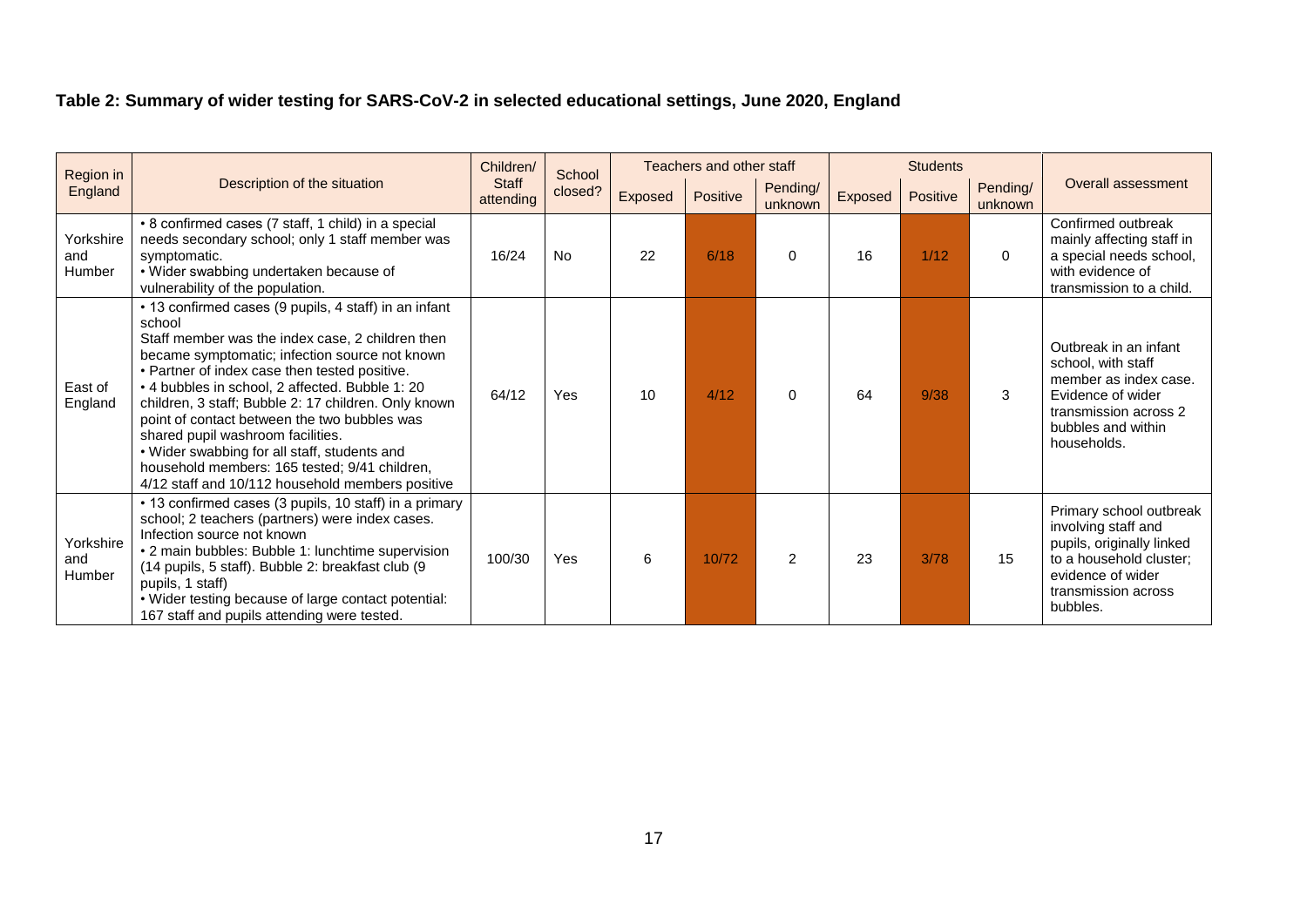It is made available under a [CC-BY-NC-ND 4.0 International license](http://creativecommons.org/licenses/by-nc-nd/4.0/) . perpetuity. medRxiv preprint doi: [https://doi.org/10.1101/2020.08.21.20178574;](https://doi.org/10.1101/2020.08.21.20178574) this version posted August 24, 2020. The copyright holder for this<br>preprint <mark>(which was not certified by peer review)</mark> is the author/funder, who has grant



**Figure 1:** Regional distribution of single confirmed cases, co-primary cases (clusters) and confirmed outbreaks across England, June 2020. Figure for regions from:

<http://projectbritain.com/regions/index.htm>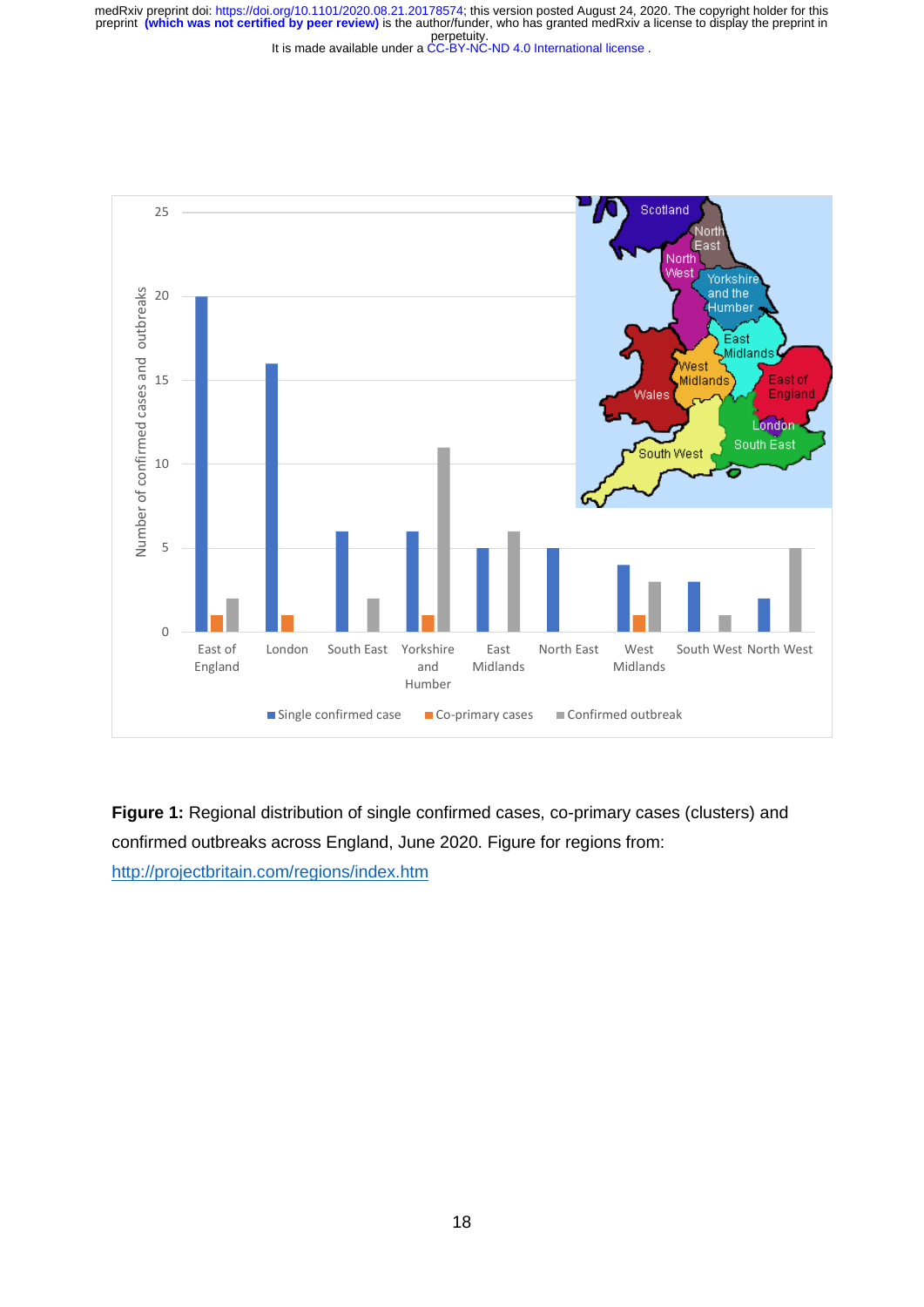It is made available under a [CC-BY-NC-ND 4.0 International license](http://creativecommons.org/licenses/by-nc-nd/4.0/) .



**Figure 2:** Number of secondary cases for confirmed outbreaks in educational settings in England in June 2020, by (i) index case (top), and (ii) type of educational setting (bottom)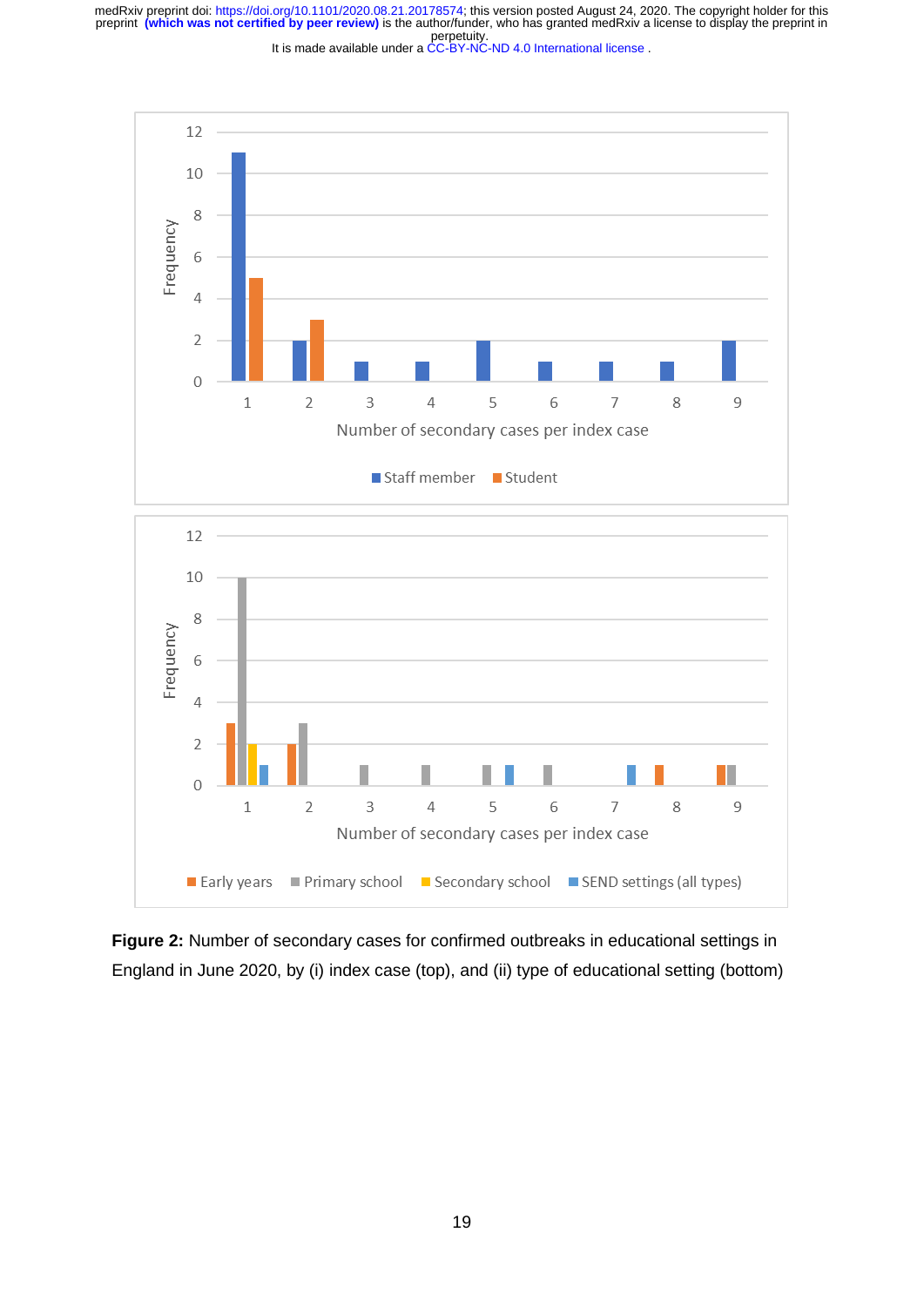It is made available under a [CC-BY-NC-ND 4.0 International license](http://creativecommons.org/licenses/by-nc-nd/4.0/) .



**Figure 3.** Correlation between number of outbreaks and regional SARS-CoV-2 incidence (per 100,000 population), regional population (millions) and population density (millions per km sq). *The population density graph excludes London which has a very high population density but no outbreaks*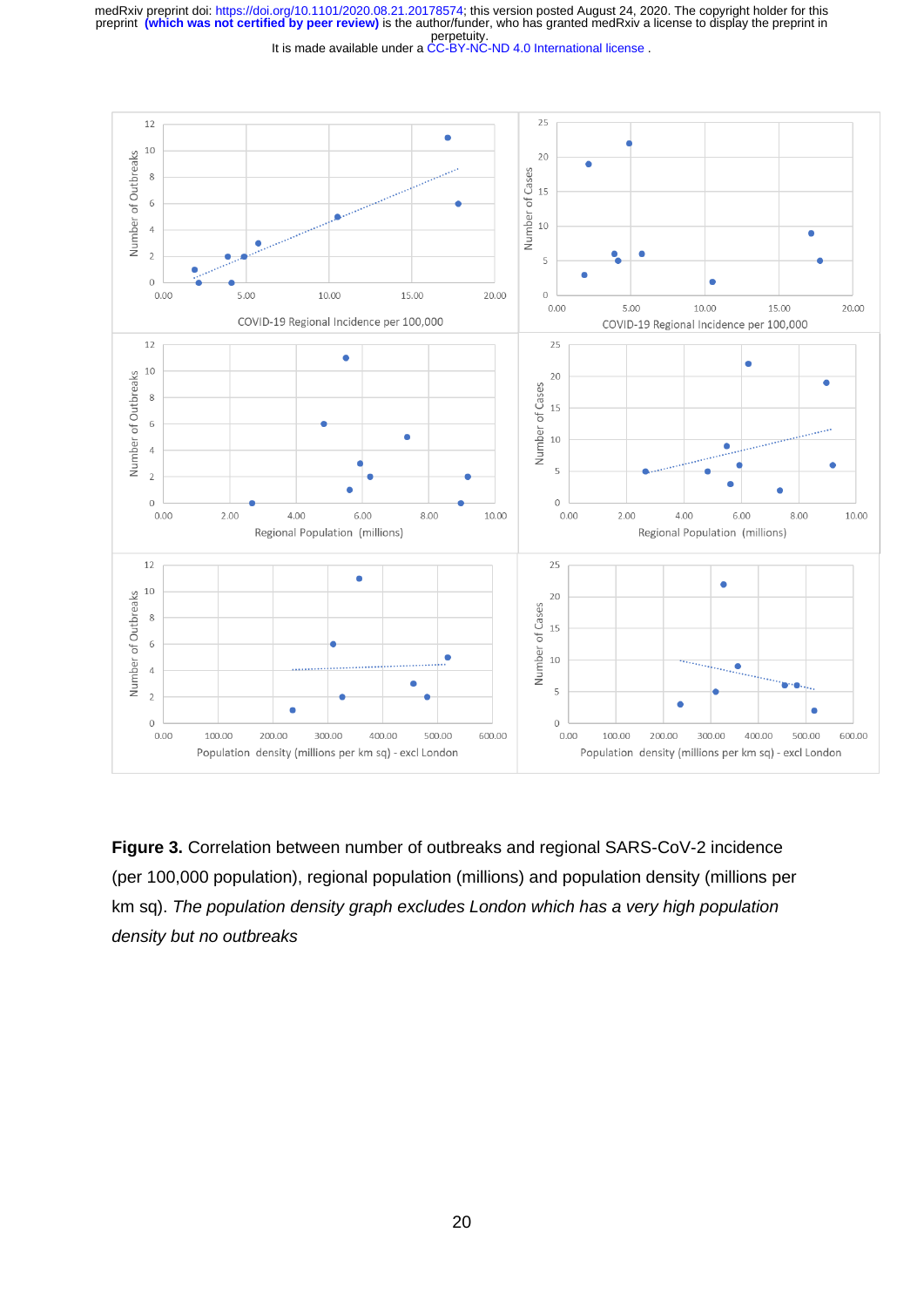It is made available under a [CC-BY-NC-ND 4.0 International license](http://creativecommons.org/licenses/by-nc-nd/4.0/) .



**Figure 4a:** Summary of single confirmed cases of SARS-CoV-2 infection in staff and students by the type of educational setting in which they were reported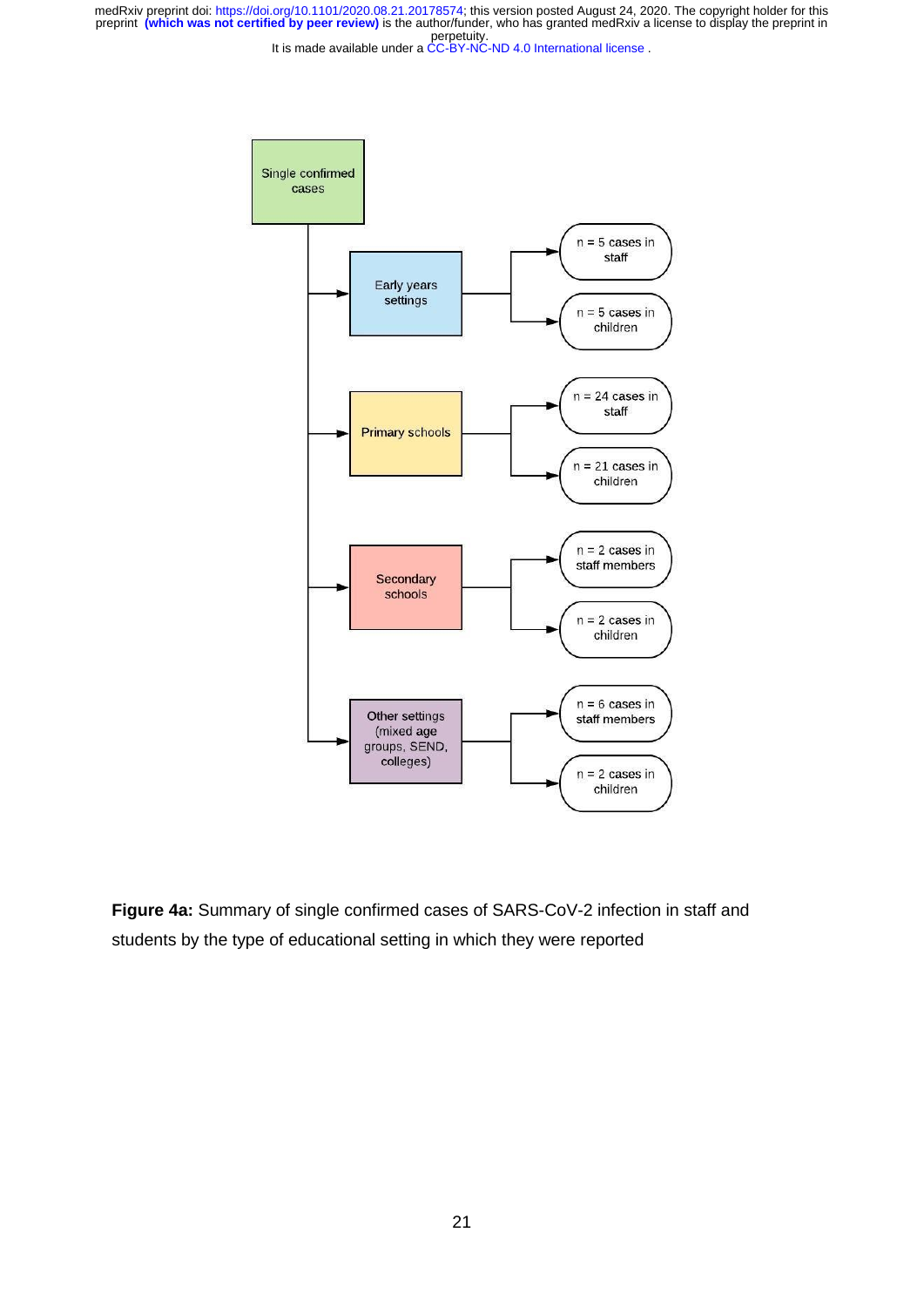It is made available under a [CC-BY-NC-ND 4.0 International license](http://creativecommons.org/licenses/by-nc-nd/4.0/) .



**Figure 4b:** Summary of clusters involving co-primary cases by the type of educational setting in which they were reported. All co-primary cases were identified in students